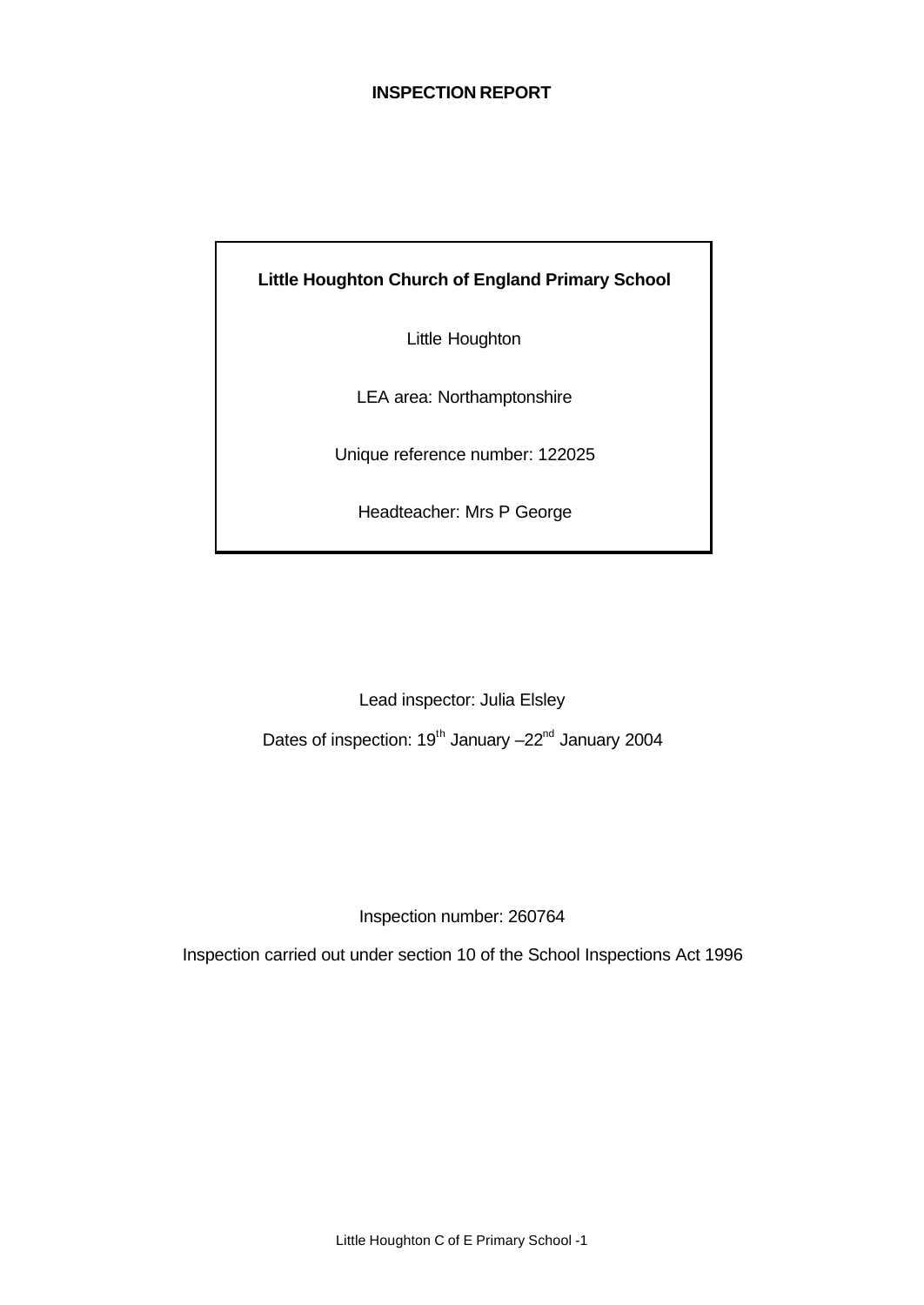## © Crown copyright 2004

This report may be reproduced in whole or in part for non-commercial educational purposes, provided that all extracts quoted are reproduced verbatim without adaptation and on condition that the source and date thereof are stated.

Further copies of this report are obtainable from the school. Under the School Inspections Act 1996, the school must provide a copy of this report and/or its summary free of charge to certain categories of people. A charge not exceeding the full cost of reproduction may be made for any other copies supplied.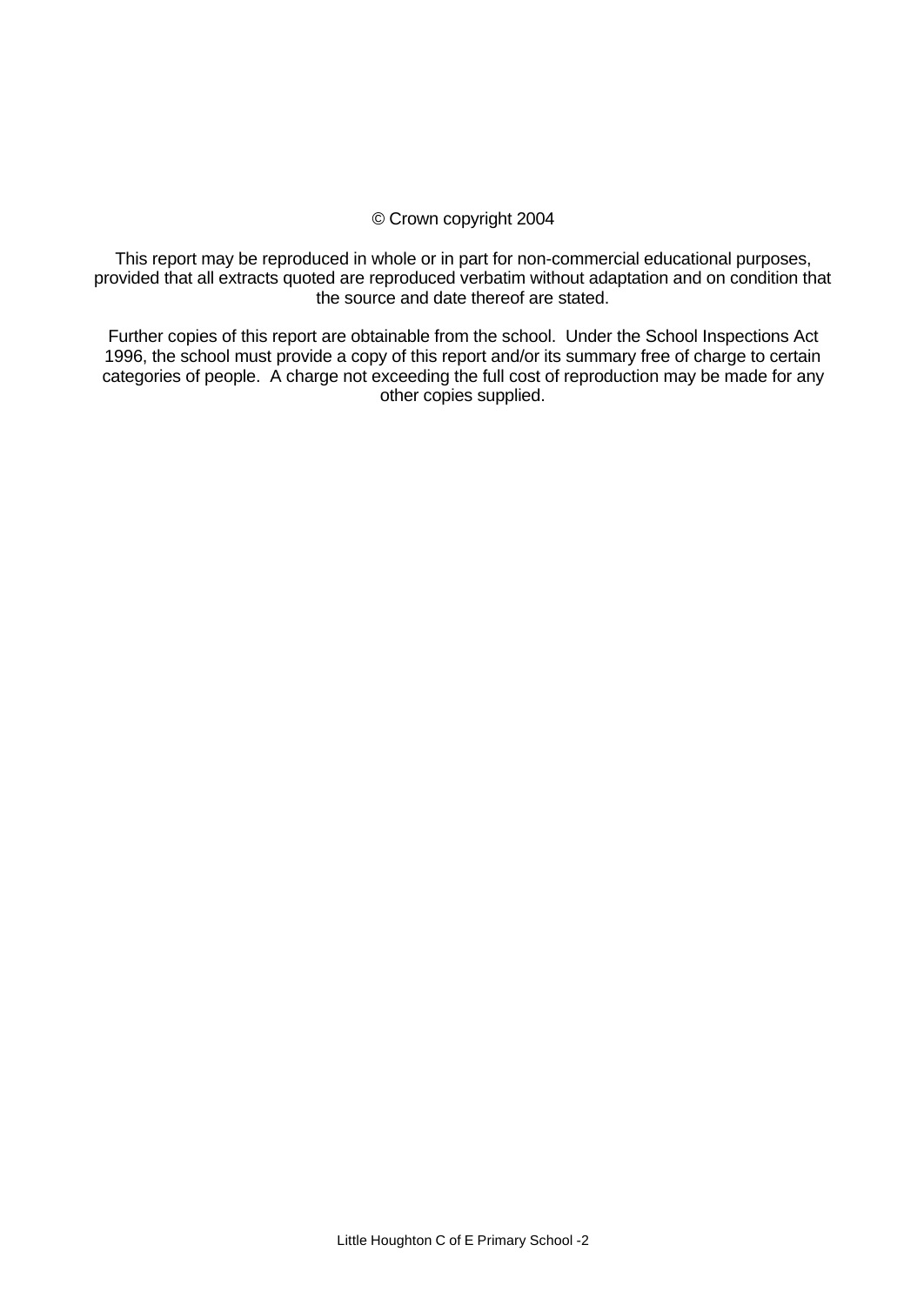## **INFORMATION ABOUT THE SCHOOL**

| Type of school:              | Primary                                                                         |
|------------------------------|---------------------------------------------------------------------------------|
| School category:             | Voluntary aided                                                                 |
| Age range of pupils:         | 4-11                                                                            |
| Gender of pupils:            | Mixed                                                                           |
| Number on roll:              | 96                                                                              |
| School address:              | Lodge Close<br>Lodge Road<br>Little Houghton<br>Northampton<br>Northamptonshire |
| Postcode:                    | NN7 1AF                                                                         |
| Telephone number:            | 01604890788                                                                     |
| Fax number:                  | 01604890788                                                                     |
| Appropriate authority:       | 928-Northamptonshire                                                            |
| Name of chair of governors:  | Mr David Holding                                                                |
| Date of previous inspection: | 12 <sup>th</sup> -15 <sup>th</sup> October 1998                                 |

# **CHARACTERISTICS OF THE SCHOOL**

This small, rural Church of England school serves the two villages of Little and Great Houghton, as well as the outlying districts of Northampton. It has a strong Christian ethos, in keeping with its Church of England Voluntary Aided status. There are 96 pupils on roll and the numbers are increasing. From year to year, the children's attainment on entry to school varies considerably within the small cohorts, but overall it is generally average. There has been a high percentage of pupils joining and leaving the school over the course of the past three years. This was due to the change from the three to two-tier schooling arrangements within the Borough, but it now appears to be becoming more stable. Almost all of the pupils are of white British ethnic origin. A very low percentage of pupils have English as an additional language or are bilingual. The proportion of pupils with special educational needs is broadly in line with that found nationally. There is one pupil with a statement of special educational needs. Since the last inspection, there have been many staff changes. The headteacher took up her post in September 2003. The school received an achievement award from the DFEE in 2001.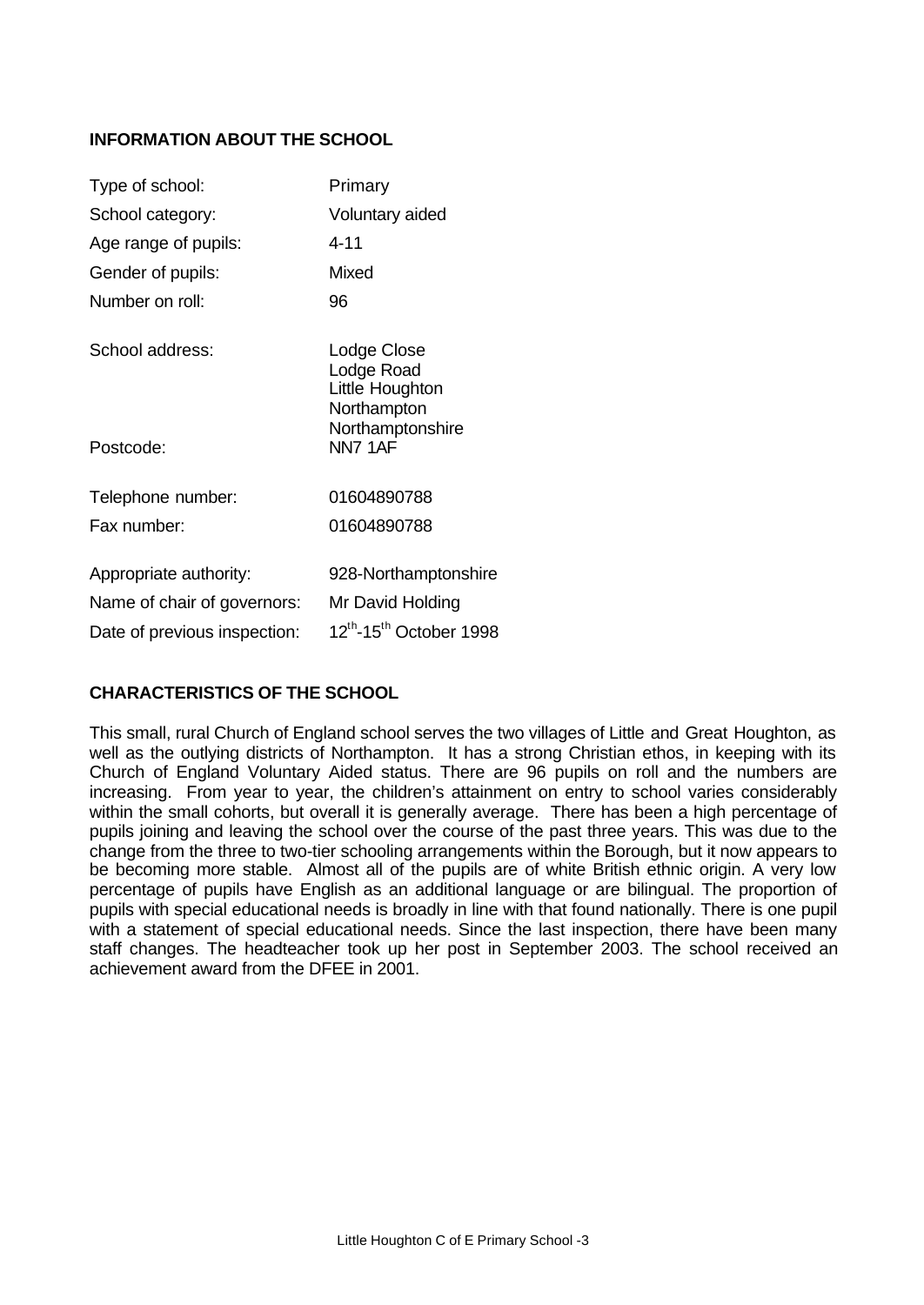## **INFORMATION ABOUT THE INSPECTION TEAM**

|       | Members of the inspection team  | <b>Subject responsibilities</b> |                                                                                                                                                    |
|-------|---------------------------------|---------------------------------|----------------------------------------------------------------------------------------------------------------------------------------------------|
| 16892 | Julia Elsley                    | Lead inspector                  | Mathematics, art and design,<br>design and technology, personal,<br>social and health education, music,<br>physical education, Foundation<br>Stage |
| 9510  | <b>Christine Murrary-Watson</b> | Lay inspector                   |                                                                                                                                                    |
| 19387 | Mari Powell                     | Team inspector                  | English, science, information and<br>communication technology,<br>geography, history, special<br>educational needs                                 |

The inspection contractor was :

Inspire Educational Ltd

The Coach House 132 Whitaker Road Derby

DE23 6AP

Any concerns or complaints about the inspection or the report should be made initially to the inspection contractor. The procedures are set out in the leaflet *'Complaining about Ofsted Inspections'*, which is available from Ofsted Publications Centre (telephone 07002 637833) or Ofsted's website (www.oftsed.gov.uk).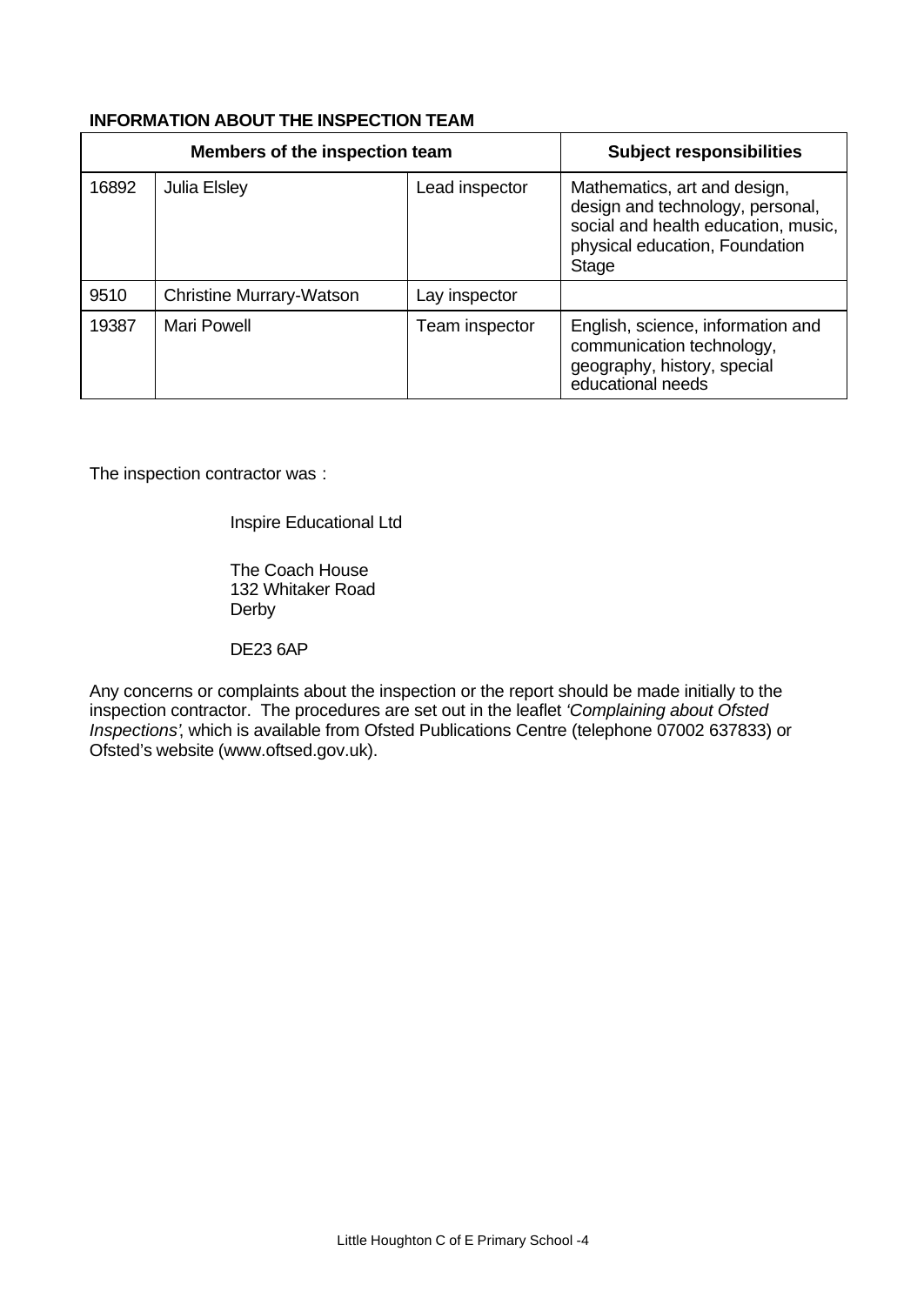## **REPORT CONTENTS**

|                                                                                                                                    | Page |
|------------------------------------------------------------------------------------------------------------------------------------|------|
| <b>PART A: SUMMARY OF THE REPORT</b>                                                                                               | 6    |
| <b>PART B: COMMENTARY ON THE MAIN INSPECTION FINDINGS</b>                                                                          |      |
| <b>STANDARDS ACHIEVED BY PUPILS</b>                                                                                                | 8    |
| Standards achieved in areas of learning, subjects and courses                                                                      |      |
| Pupils' attitudes, values and other personal qualities                                                                             |      |
| <b>QUALITY OF EDUCATION PROVIDED BY THE SCHOOL</b>                                                                                 | 8    |
| Teaching and learning<br>The curriculum<br>Care, guidance and support<br>Partnership with parents, other schools and the community |      |
| <b>LEADERSHIP AND MANAGEMENT</b>                                                                                                   | 15   |
| <b>PART C: THE QUALITY OF EDUCATION IN AREAS OF LEARNING,</b><br><b>SUBJECTS AND COURSES</b>                                       | 17   |
| <b>AREAS OF LEARNING IN THE FOUNDATION STAGE</b>                                                                                   |      |
| <b>SUBJECTS IN KEY STAGES 1 AND 2</b>                                                                                              |      |
|                                                                                                                                    |      |
| <b>PART D: SUMMARY OF THE MAIN INSPECTION JUDGEMENTS</b>                                                                           | 28   |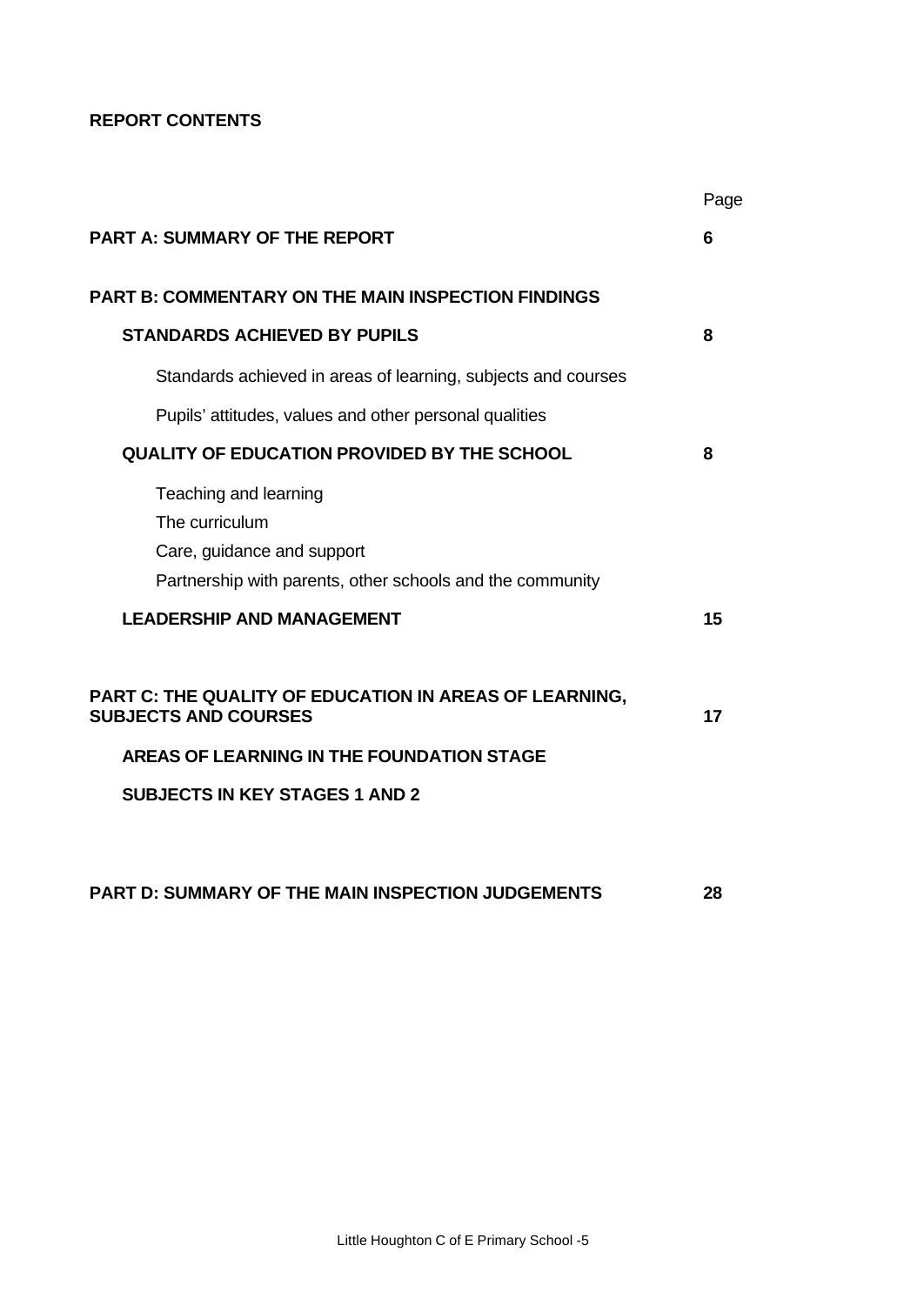# **PART A: SUMMARY OF THE REPORT**

## **OVERALL EVALUATION**

This is an **effective school.** Its very good ethos has a positive influence on the personal development of the pupils. The pupils are making good and sometimes very good progress and achieving well because the teaching is good overall. Staff are trying continuously to improve the curriculum, and leadership and management are good. The unit costs per pupil are high and there is a considerable budgetary underspend, but nevertheless the school provides satisfactory value for money.

## **The school's main strengths and weaknesses are:**

- Overall the pupils are achieving well and making good progress.
- Standards are above average in reading, spoken English, listening skills, science, information and communication technology (ICT) and well above average in design and technology.
- In the Foundation Stage, the planned provision and very limited resources do not allow the school to fully meet the national guidelines.
- Overall the teaching is good.
- The marking of the children's work is not sharply focussed enough.
- The pupils' attitudes to learning and their behaviour are good. The school provides good opportunities for the children's spiritual, social, moral and cultural development.
- The governors and the headteacher provide strong leadership and are well supported by the teaching team as they strive to bring about continuing school improvement.

Since the last inspection, the school has had two acting headteachers and two headteachers. Despite this, there has been a substantial improvement in many areas of its work. Monitoring and evaluation of the curriculum are now firmly established and led by the headteacher and the coordinators. Other matters raised as key issues in the last report have been dealt with well. Although much has been done to improve the school's assessment procedures, the staff recognise that further work is required to make the process more manageable.

### **STANDARDS ACHIEVED**

**The pupils are achieving well**. In the Foundation Stage, the children are on course to reach the expected goals; by the end of the reception year many will exceed them in their personal, social and emotional development.

In 2003, the results for the Year 2 pupils were average in reading but well below the national average in writing and mathematics. This data should be treated cautiously because the cohort comprised only eight pupils, a high percentage of whom had special educational needs. In contrast, the inspection findings indicate that the current Year 2 pupils are on course to attain above average standards in reading and science, and average standards in writing and mathematics. The pupils are making good progress and achieving well. The Year 6 results in 2003 were above average in English and well above average in mathematics and science. The current Year 6 is also a very small cohort; the inspection indicates that these pupils will reach average standards in English and mathematics, with a small proportion achieving the higher level. In science, all the pupils are achieving above average standards and making very good progress. Throughout the school, the pupils' spoken English and listening skills are good. In ICT pupils are above average and in design and technology well above average. The standards in art and design are good and in music very good.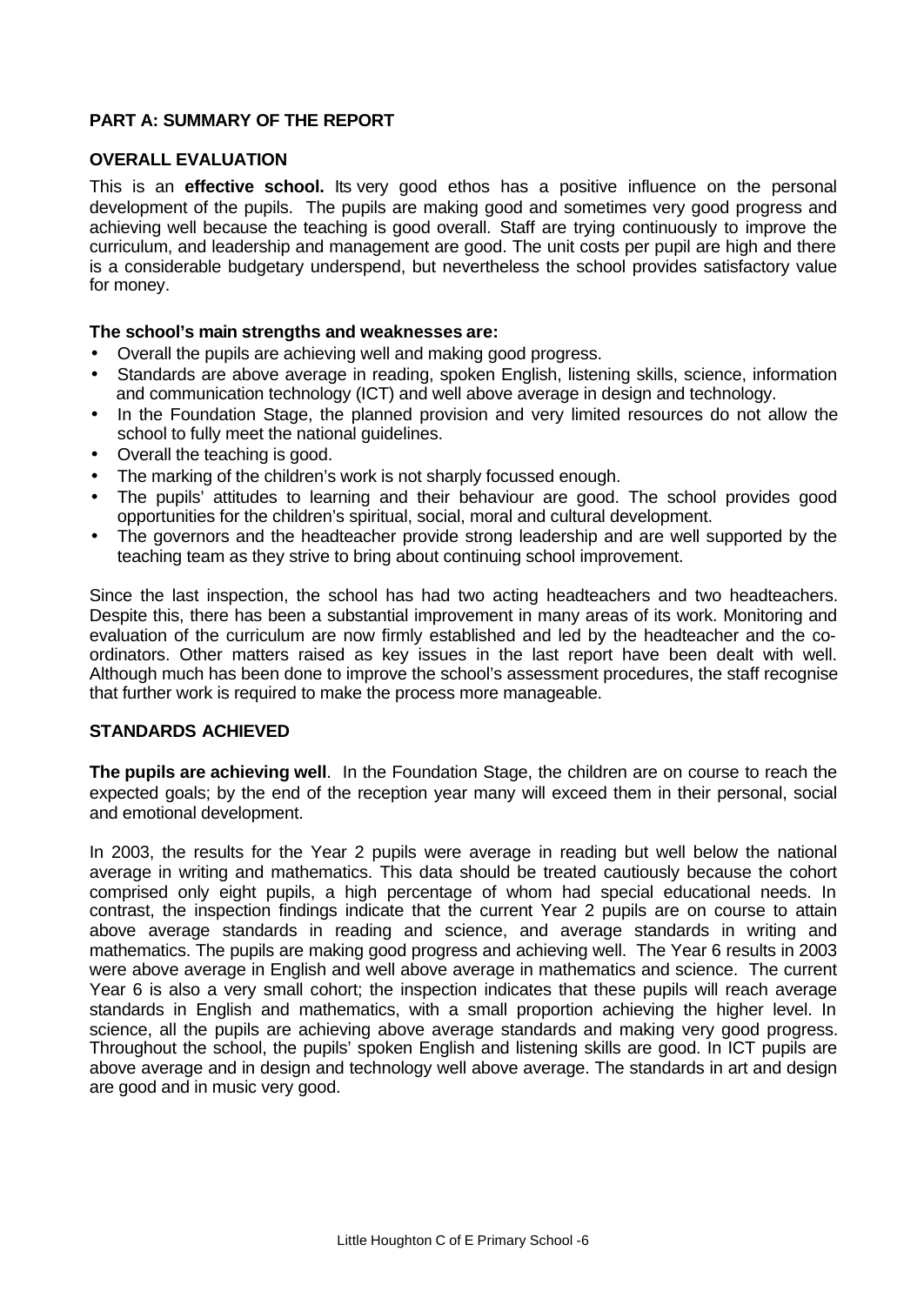| <b>Results in National</b><br>Curriculum tests at the end |      | Similar schools |      |      |
|-----------------------------------------------------------|------|-----------------|------|------|
| of Year 6, compared with:                                 | 2001 | 2002            | 2003 | 2003 |
| English                                                   | n    |                 | B    |      |
| <b>Mathematics</b>                                        |      |                 |      |      |
| Science                                                   |      |                 |      |      |

*Key: A – well above average; B – above average; C – average; D – below average; E – well below average Similar schools are those whose pupils attained similarly at the end of Year 2 Caution should be taken when evaluating these results because only twelve pupils took the tests in 2003.*

teachers also extend the pupils' understanding of moral issues very well.

The pupils have good attitudes to learning. They are always ready to start lessons promptly and they listen carefully to their teachers' instructions. They respect each other and their behaviour is good. Attendance levels are above average. **There are good opportunities for pupils' spiritual,**

**social and cultural development**, which enhance the good relationships in the school. The

## **QUALITY OF EDUCATION**

**The quality of education provided by the school is good. The quality of teaching ranges from satisfactory to excellent, but taken overall it is good.** Most teachers plan interesting tasks that stimulate and motivate the pupils. The teachers have high expectations and the work is challenging but well matched to the pupils' individual needs. However, a sharper focus on assessment evaluations at the end of a lesson would help to refine the next steps in learning. Good use is made of the available resources and artefacts such as the interactive whiteboard to stimulate learning, with the result that pupils apply themselves diligently and enthusiastically to the tasks.

The curriculum for Years 1 to 6 is good and this is enhanced by a range of visits and visitors. Though the Foundation Stage curriculum is broadly satisfactory, the general activities and the use of resources do not always challenge the children sufficiently. Provision for pupils with special educational needs is good. Care and support of the pupils is good. The guidance given to pupils is satisfactory overall, but better marking of work will allow the children to know what they need to do to improve. Staff know the pupils very well, listen to them and welcome their comments and ideas. The newly formed school council is a highly successful initiative. The school's partnerships with the parents and the community are good overall.

### **LEADERSHIP AND MANAGEMENT**

**The leadership and management of the school are good.** The governors help to give the school strategic direction. The headteacher leads the teaching team by example with her very good practice and gives very clear leadership for school improvement.

### **Parents' and pupils' views of the school**

The parents think very highly of the school and support their children well. The pupils enjoy school and feel that they are valued and well supported.

### **IMPROVEMENTS NEEDED**

The school should now seek to raise standards further by:

- Making the assessment procedures more manageable
- Using lesson evaluations to identify more clearly the next steps in learning
- Marking work in a way that that shows the children how to achieve the targets set for them
- Improving the curriculum planning, organisation and resources in the Foundation Stage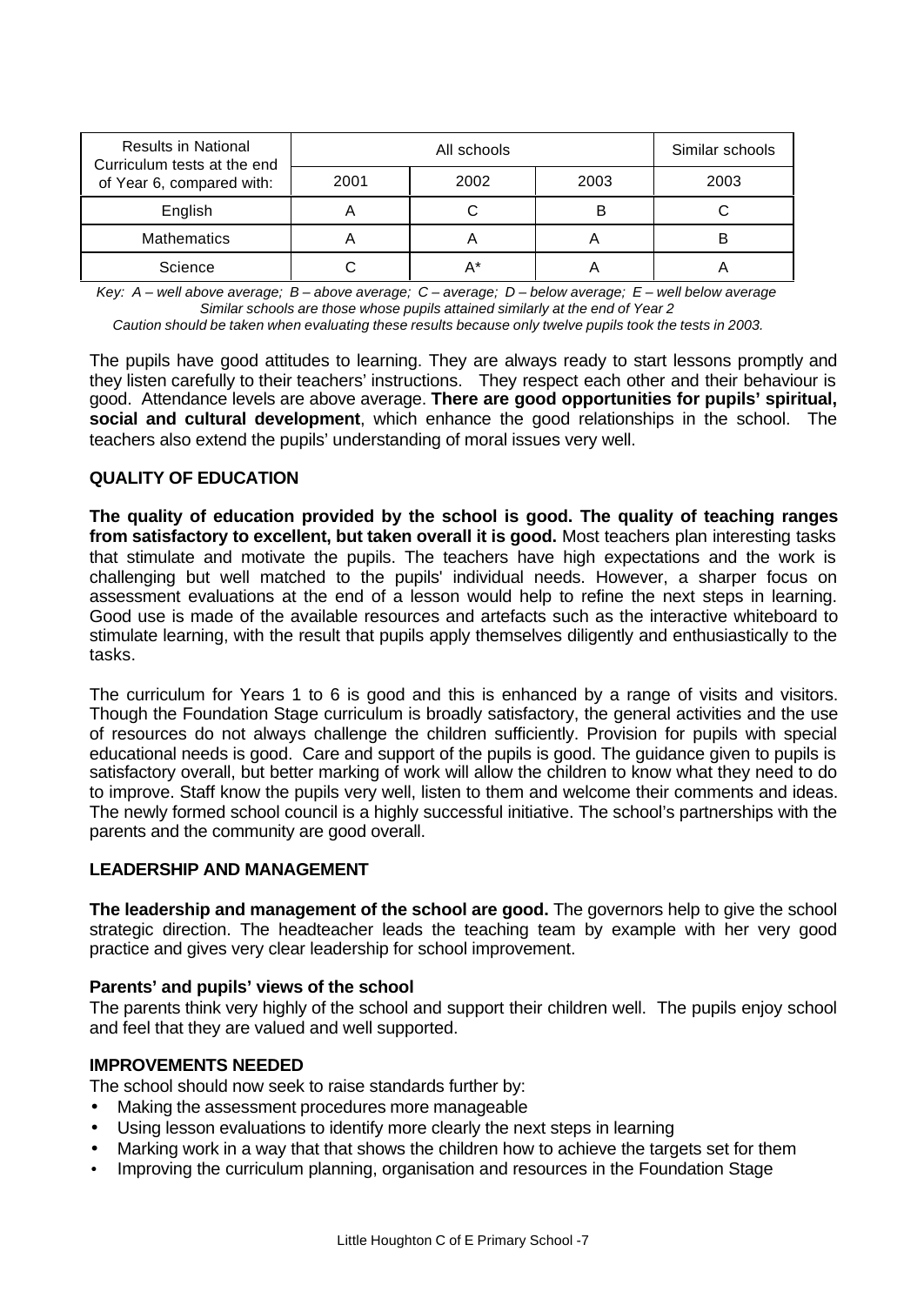# **PART B: COMMENTARY ON THE INSPECTION FINDINGS**

## **STANDARDS ACHIEVED BY PUPILS**

## **Standards achieved in areas of learning, subjects and courses**

Throughout the school, achievement is good overall. In most subjects standards are either average or above.

## **Main strengths and weaknesses**

- Standards in reading and science are above the national average.
- By Year 6, standards in ICT are above average and in design and technology are well above average.
- The pupils' spoken English and listening skills are good.
- Literacy and numeracy skills are used effectively across the curriculum.
- The pupils' singing and instrumental playing are of a high standard.
- By the end of the Foundation Stage, the children are reaching the goals set for them. Limited provision and resources restrict progress to a higher level.

## **Commentary**

#### *Standards in national tests at the end of Year 6 – average point scores in 2003*

| Standards in:      | School results | National results |
|--------------------|----------------|------------------|
| English            | 28.0 (27.6)    | 26.8 (27.0)      |
| <b>Mathematics</b> | 29.0 (28.8)    | 26.8 (26.7)      |
| Science            | 31.0(31.2)     | 28.6 (28.3)      |

*There were12 pupils in the year group. Figures in brackets are for the previous year*

- 1. Since the last inspection, the school has been successful in raising standards in many subjects, such as design and technology and ICT and improving the use of literacy and numeracy skills across the curriculum. In 2003, the Year 2 results were well below the national average in writing and mathematics, but average in reading. In the previous year, the pupils had achieved very highly in all three areas. The Year 6 pupils in 2003 achieved above the national average in English and well above average in mathematics and science. When compared to similar schools they were average, but the statistics do not take fully into account the fact that there had been a high turnover of pupils within this year group. The results for 2004 are not likely to be as high but this fluctuation reflects the variations in very small cohorts. The inspection findings indicate that the current standards are average with a small proportion of the pupils achieving highly in both Year 2 and Year 6. However, the high quality of the teaching is ensuring that the individual pupils' achievements are well in line with their capability.
- 2. On entry to the reception class, the children's attainment is in line with the age-related expectation of the Foundation Stage guidelines. In the Reception year, the children make satisfactory progress and most attain the early learning goals by the end of the year. It is likely that most of the children in the current Reception class will exceed the expected levels in personal, social and emotional development and in communication skills. However, they do not have a wide enough range of activities and resources in both the indoor and outdoor learning environment to raise standards to a higher level.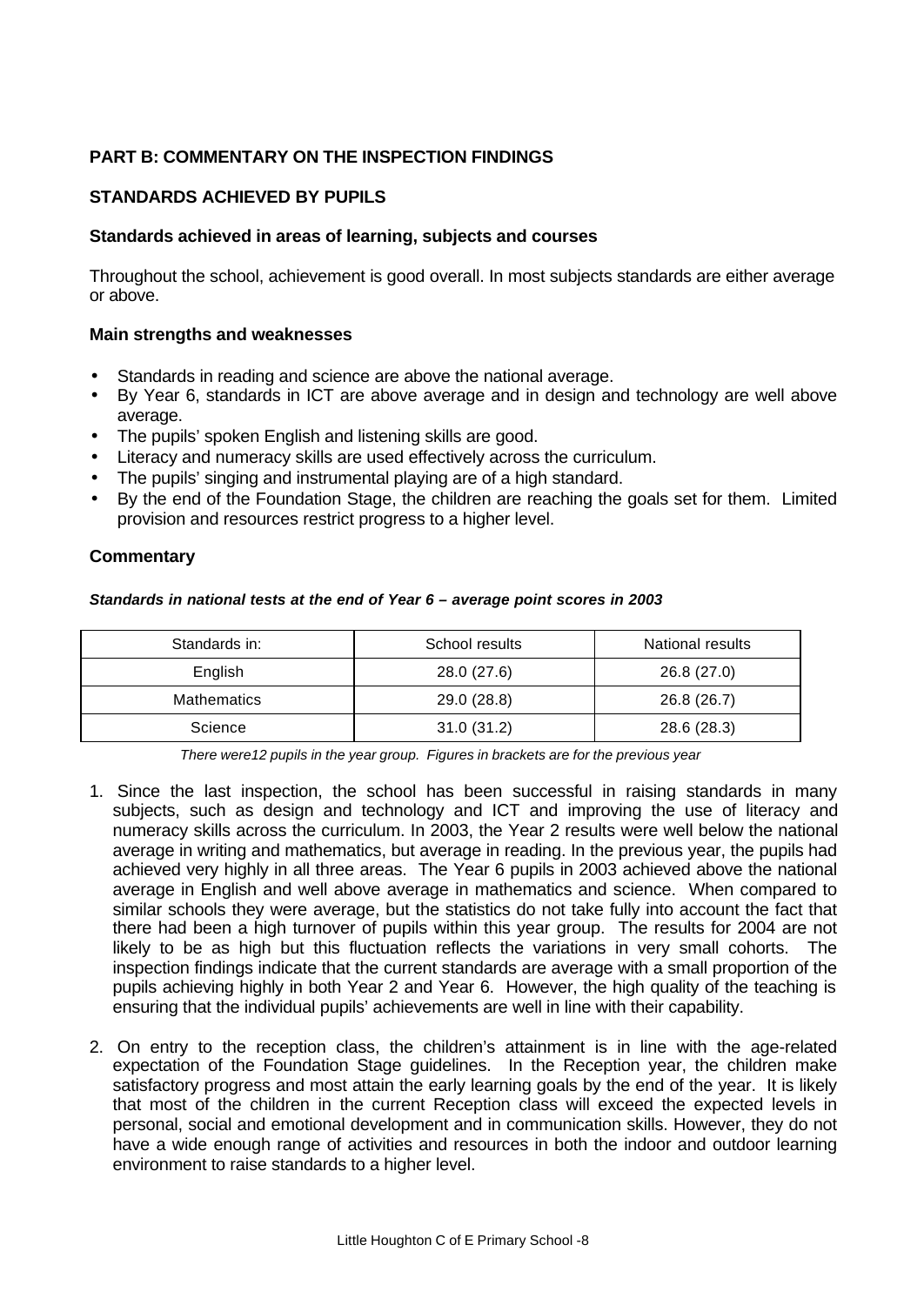- 3. In Years 1 and 2, challenging activities result in good levels of speaking and listening and reading. For instance, stimulating stories generate debate about plot, character and issues of right and wrong. Many families develop this work at home. Although the pupils' writing is of an average standard, the work in their books shows marked improvement since September 2003. There is good emphasis on handwriting, presentation of work, basic punctuation and self-editing skills. During a design and technology lesson, for example, the children confidently used dictionaries and ICT programmes to support their spelling. The older pupils are working individually and as a result achieving well. They make good, and often very good, gains during their lessons. Good attention is paid to the link between reading and writing, and the use of computers and the library to develop writing and research skills enhances pupils' progress. Consequently, the pupils acquire a critical approach to their writing and apply basic grammar and punctuation well. They take pride in their achievements. However, better marking matched more closely to the children's targets would increase the level of challenge and raise standards further. This equally applies to mathematics.
- 4. Throughout the school, the pupils are well challenged in mathematics lessons, and over the course of the year they achieve well in line with their capability. For example, lively mental mathematics sessions and demanding tasks are set for the higher attaining pupils. Similarly, the lower attaining pupils and those with special educational needs are well supported and they also progress well. In science, the staff place a good emphasis on investigation which interests and highly motivates the children. As a result, they acquire good investigative skills, which they are then able to use confidently and competently in other contexts, for example, in design and technology when they were required to produce an electrical circuit. Consequently, they make good and often very good gains in their scientific knowledge and understanding.
- 5. ICT is used well throughout the school. The present Year 1 and Year 2 pupils are making satisfactory gains in its use and are achieving well. By the end of Year 6, the pupils are achieving good skills, which they also use to support their learning in other subjects, such as history, geography, art and design. In history and geography the staff use the resources and their subject expertise to captivate the children and motivate them by using the interactive whiteboards to initiate discussion, questions and discovery. In addition, visits and visitors to the school extend their knowledge and understanding of historical facts, and residential field trips enhance the geography curriculum. The children enjoy singing and instrumental playing and are proud of their achievements.
- 6. There are areas where the pupils' achievements can be improved and standards raised further; for example, the school has identified writing and mathematics. It is evident from a scrutiny of the pupils' work that significant strides forward are already being made to bring about improvement. All members of staff are clearly committed to the process of improvement, and effective use is made of professional development and training, performance management and monitoring and evaluation to this end.

## **Pupils' attitudes, values and other personal qualities**

The pupils behave well and take a keen interest in their lessons. They are confident when talking to adults and are friendly with each other. Attendance is well above the levels found in primary schools nationally.

### **Main strengths and weaknesses**

- The pupils have a strong sense of ownership of the school
- The pupils are self- motivated and their behaviour is good
- The attendance levels are very good
- The children make good gains in their personal development during their first year in school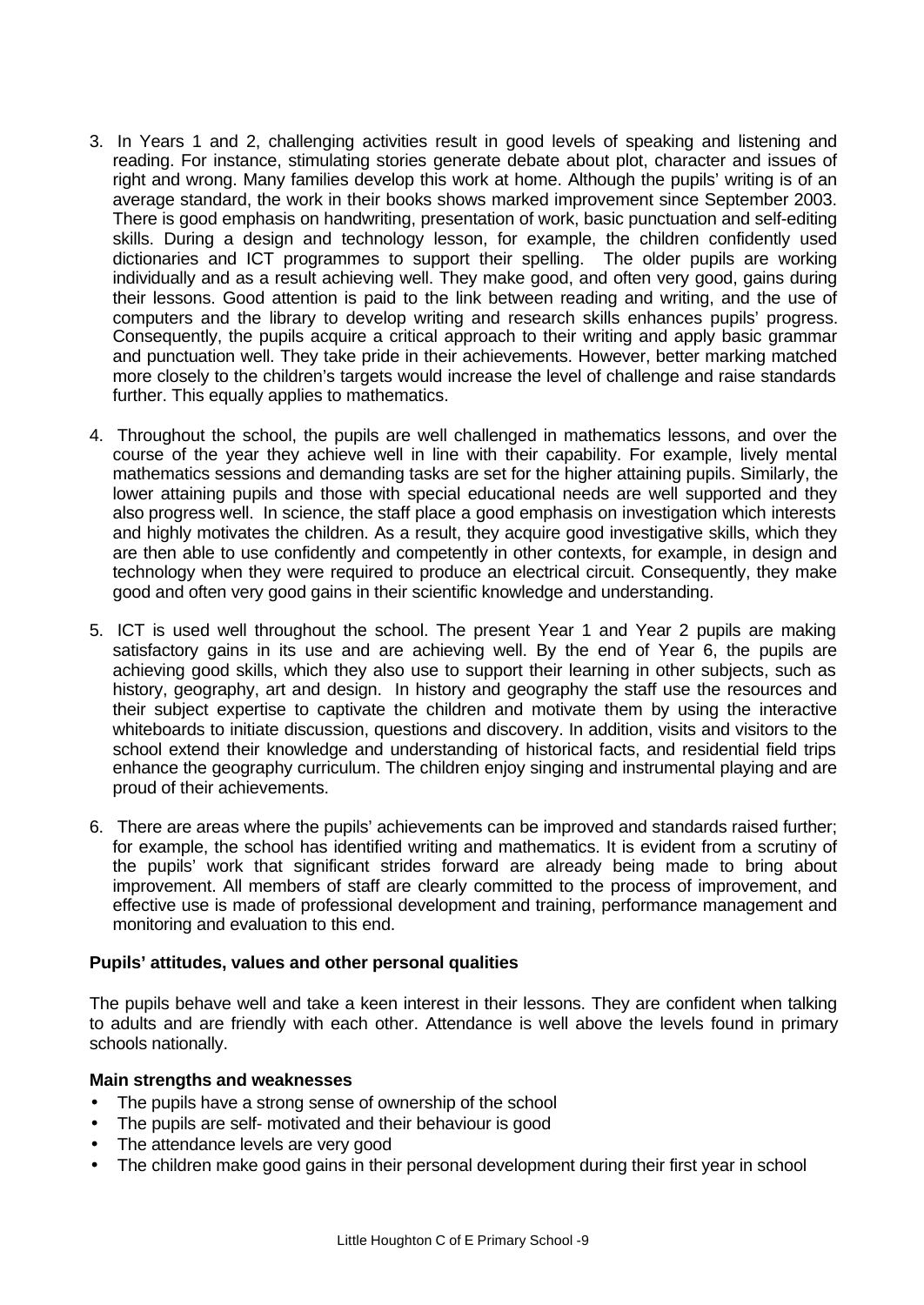- 7. A high value is placed on each pupil's contribution to the life of the school, and through the School Council the pupils feel that they have an active role in its business. They compete cheerfully for house points and the possibility of losing points for poor conduct encourages them to behave well. Some of the older pupils volunteer to help with the younger ones, during wet play times for example, and both age groups benefit from this family "mix." The youngest children settle well into school and quickly become familiar with the routines. They are happy and feel secure within the school environment.
- 8. Good teaching encourages pupils to work hard and to take responsibility for their own efforts. As a result, they take pride in what they are achieving. For example, in one lesson pupils were designing posters and working independently with concentrated effort. Many experimented with quite complex computer graphics to achieve the best result, and were not satisfied with easy solutions.
- 9. The provision for the pupils' spiritual, social and cultural development is good. Their moral development is very well promoted. The school encourages a reflective approach to work and to the development of the pupils' personal qualities. The teachers and teaching assistants are dedicated to promoting the pupils' self-esteem, thereby enabling them to benefit fully from the broad curriculum offered by the school. The curriculum provides for a good range of experiences that arouse the pupils' interest in and appreciation of the natural world and the concept of a higher being.
- 10. There are many opportunities for the pupils to appreciate the importance of rules in a community and to understand the difference between right and wrong. Each class has a clear and coherent Code of Conduct that is well known to the pupils. Through their curriculum work, they recognise that groups of human beings have benefited from the actions of others. For example, they have learned about people like Martin Luther King, Florence Nightingale and Mahatma Gandhi. The pupils behave very well towards one another so that the climate for academic and personal development is very good.
- 11. At the time of the last inspection, the pupils' cultural development was weak. The school has worked conscientiously to remedy this shortcoming and included a range of interesting activities to boost the pupils' awareness and understanding of the contribution of other cultures, such as African and continental European, to that of this country. In some classes, the registers are called in French and there is good use of texts from other cultures as part of the teaching of literacy. The work in religious education provides the pupils with good examples of how people of different faiths conduct their lives.

## **Attendance**

The high levels of attendance are well above the average found in primary schools nationally. The parents feel that their children like coming to school and this was confirmed by discussion with the pupils. The older pupils in particular commented favourably on how interesting and enjoyable they found many of their lessons.

### *Attendance in the latest complete reporting year 2002-3*

| Authorised absence |     | Unauthorised absence |     |  |
|--------------------|-----|----------------------|-----|--|
| School data        | 4.4 | School data<br>0.0   |     |  |
| National data      | 5.4 | National data        | J.4 |  |

*The table gives the percentage of half days (sessions) missed through absence for the latest complete reporting year.*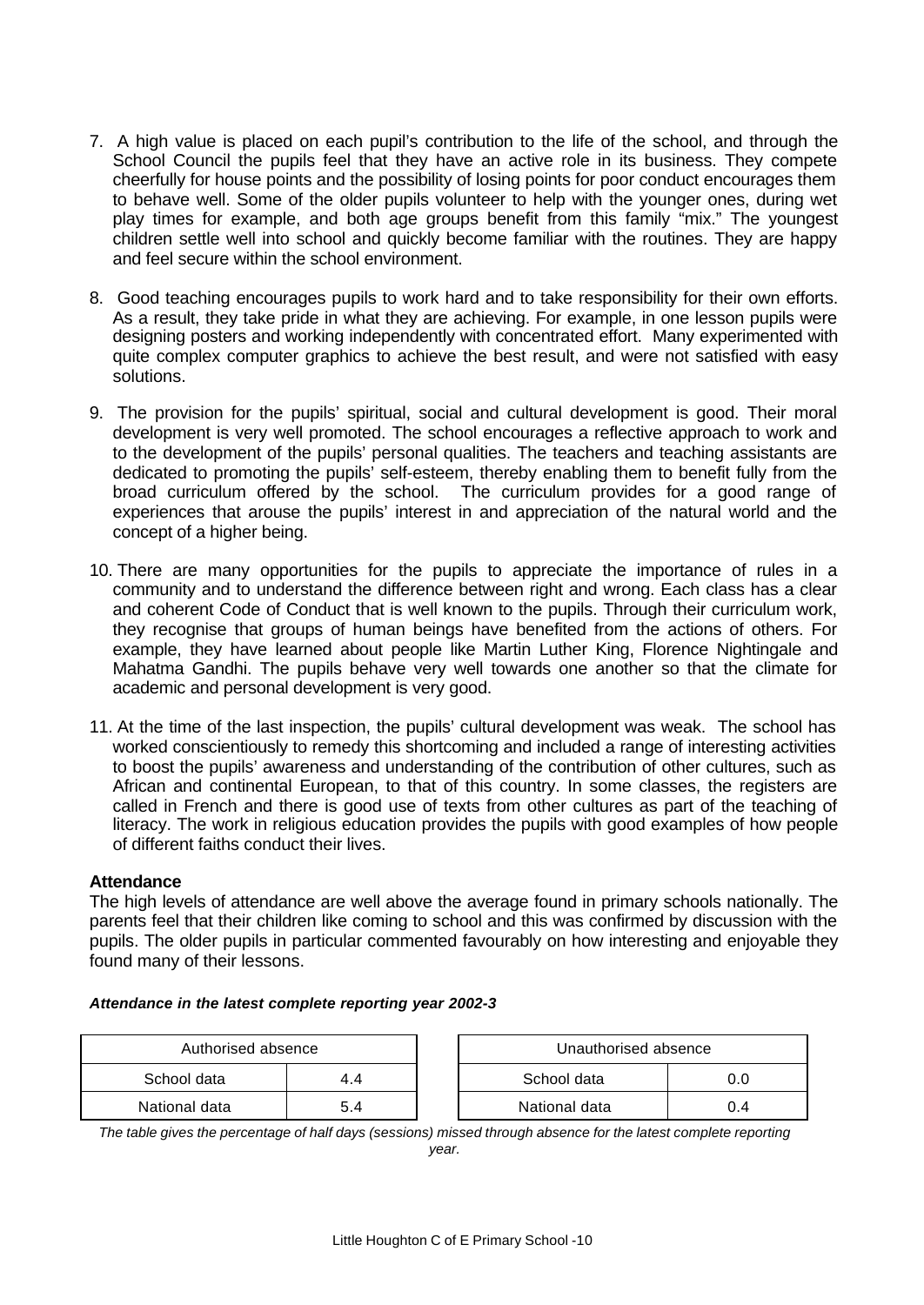## **Exclusions**

There have been no exclusions.

## **QUALITY OF EDUCATION PROVIDED BY THE SCHOOL**

## **Teaching and learning**

The quality of the teaching ranges from satisfactory to excellent, but taken overall it is good. Consequently, the pupils are making good gains in their learning. The quality of the assessment of the pupils' work is satisfactory, but requires further improvement. The accommodation and resources are satisfactory.

## **Main strengths and weaknesses**

- Staff plan interesting and challenging tasks, but the provision and resources in the Foundation Stage are insufficient
- Staff modify their plans well to meet the needs of different groups of children, including those with special educational needs
- Lessons start promptly and their quiet rigour and sharp pace sustain the pupils' interest
- Teachers assess the pupils' work regularly and record their progress but the current procedures are not easily manageable
- The work is not always marked in a way that helps the pupils to correct errors and achieve their targets

- 12. Taken overall the teaching in the Foundation Stage is satisfactory with some good elements. Good teamwork and positive relationships give the children the confidence to succeed and gain an appropriate start to school life. The teacher plans the lessons conscientiously, but in most cases the activities are too directed. This leaves little opportunity for the children to think for themselves, to be selective in the tools, materials and equipment they use and to have responsibility for some of their learning. There is a distinct lack of creative stimuli and interactive displays to promote the children's skills of enquiry, exploration and discovery. Furthermore, insufficient use is made of the outdoor area as an extension of the small classroom to support all areas of learning. In many instances, the children are sitting far too long on the carpet and as a result their concentration waivers and they become restless. In contrast, the teaching is well focused on the development of ICT skills, reading and listening skills and the development of the children's mathematical understanding. Here the teacher's challenging questions promote the children's interest and motivate them to want to learn. More on-going observations of the children at work and evaluation of their activities would help in the planning of the next steps in learning.
- 13. In Year 1 to 6, there is a good level of continuity in the teaching. This is because the staff all work together, share ideas and methods, both through their formal monitoring activities and their informal discussions and training. As a result, the teaching observed during the inspection ranged from good to excellent. There is a shared commitment to raise standards and bring about improvements by providing interesting, challenging and stimulating activities. The literacy and numeracy strategies have been a very good basis for professional development and the staff work very closely with similar local schools in devising their long-term plans based on the national guidance.
- 14. Many lessons start with a lively introduction and the teachers' probing questions and attention to detail ensure that the pupils are very clear about what they have to do. All pupils, including those with special educational needs, have good opportunities to develop their speaking and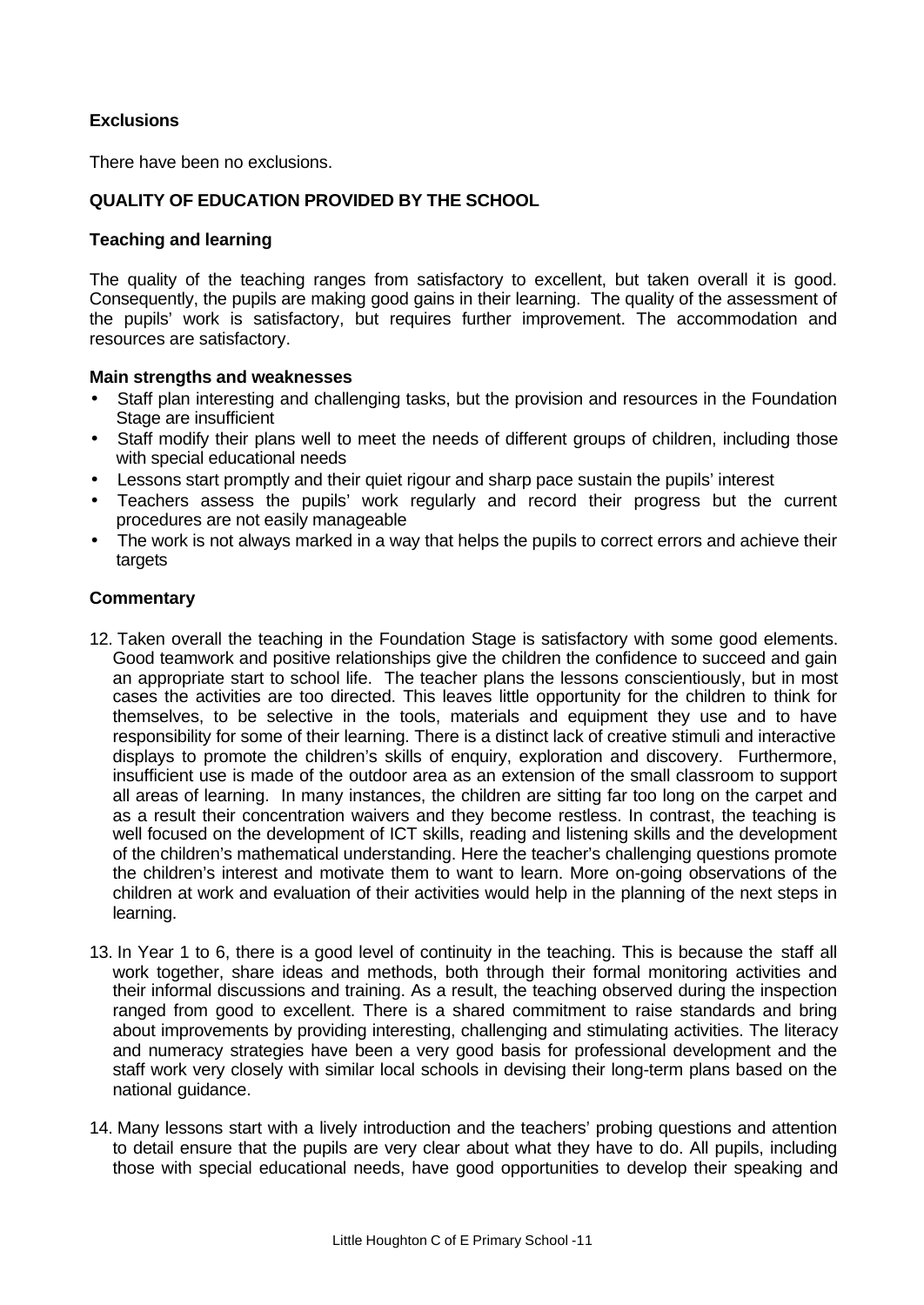listening skills. As a result the pupils use the subject specific vocabulary confidently and in its natural context. This was particularly the case in instrumental music sessions, design and technology, science and mathematics. The pupils have good support from the teaching assistants during these sessions, but in some instances the assistants' time could be better used, especially while pupils are on the carpet listening to the teacher.

- 15. In mathematics, the mental activities at the start of each lesson are a real source of challenge, but they are fun at the same time. For example, in Year 3 and 4, there was a great sense of excitement and achievement as the pupils walked around the room using their multiplication tables to count in fours, fives and sevens. In Years 5 and 6 the pupils strive to be the first to finish. These examples illustrate how the teaching strategies employed by the staff motivate and effectively move the learning forward. In science, history and geography and design and technology, the staff use their good subject knowledge and enthusiasm to stimulate the pupils' interest and learning. They also require the pupils to write for real purposes, such as evaluations of work in design and technology and historical accounts. Homework is set based on literacy and mathematics and on occasions the pupils do research for their topics in science, history or geography. This is another improvement since the last inspection.
- 16. The work of all pupils is carefully assessed and recorded. This is a significant improvement since the last inspection, but the process needs further review to ensure that it is more closely matched to the pupil's individual targets. The work is marked regularly and in some instances the pupils are informed how well they have done. However, in most cases, the comments do not relate to the targets at the front of the pupils' books and give no specific guidance on how the work can be improved. It would be beneficial if time was set aside for them to correct their errors or complete a piece of work.

### *Summary of teaching observed during the inspection in 23 lessons*

| Excellent | Very good | Good | Satisfactory | Unsatisfactory | Poor | Very Poor |
|-----------|-----------|------|--------------|----------------|------|-----------|
|           |           |      |              |                |      |           |

*The table gives the number of lessons observed in each of the seven categories used to make judgements about lessons.*

## **The curriculum**

Overall, the school has a good curriculum. The National Curriculum is implemented well and is enhanced by a range of visits and visitors to the school. The accommodation and the resources are satisfactory overall.

### **Main strengths and weaknesses**

- The curriculum for Years 1 to 6 is well planned and organised
- Literacy and numeracy skills are used well across the curriculum
- The provision for the Foundation Stage is broadly satisfactory but requires some improvement
- Good use is made of ICT to support learning in all relevant subjects
- The provision for the pupils with special education needs is good
- The accommodation has significantly improved since the last inspection
- The resources in the Foundation Stage are unsatisfactory

### **Commentary**

17. The planning for the Foundation Stage broadly takes account of the national guidelines and the Early Learning Goals. The planning for the development of the pupils' personal, social and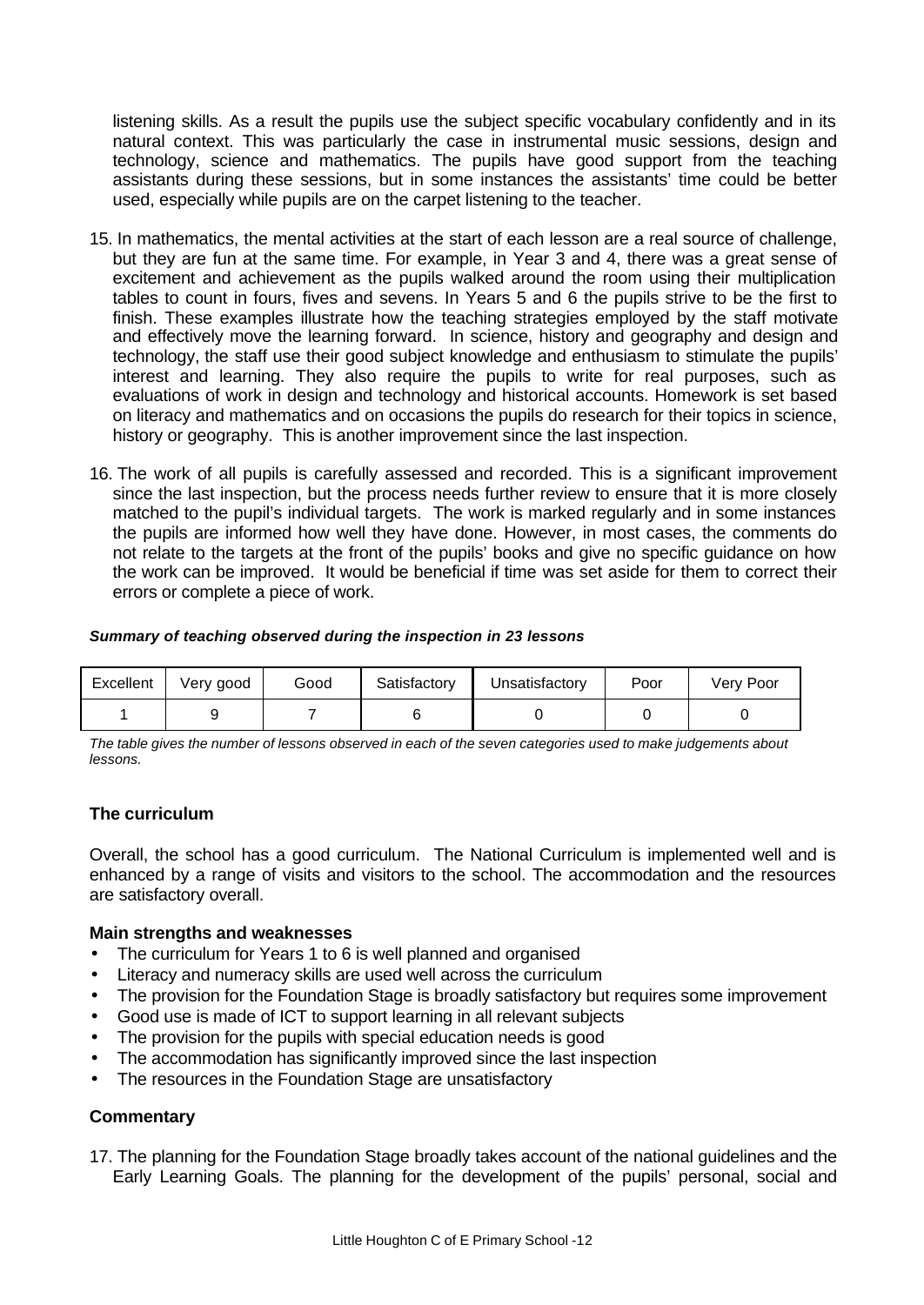emotional development and communication skills is good. Language, literacy and mathematical learning are satisfactory. However, in other areas of learning - knowledge and understanding of the world, and creative and physical development - there are insufficient self-initiated learning experiences for the children both indoors and outdoors. The activities are too teacher directed and this does not always allow the children to exercise some responsibility and decision making for their own learning. Furthermore, there are not enough artefacts displayed in the classroom to arouse the children's interest and promote enquiry, exploration and discovery. The available resources are generally unsatisfactory. For example, there is a distinct lack of equipment for role-play and no designated art area with paint and malleable materials readily accessible. Similarly there are no large-wheeled toys to enhance the children's physical development. The outdoor learning environment is greatly underused.

- 18. Since the last inspection, the curriculum for Years 1 to 6 has improved. For example, the provision for art and design and ICT has been enhanced. Moreover, the staff now skilfully ensure that the pupils use their literacy and numeracy skills in other subjects, such as design and technology, science, history and geography. The curriculum is systematically and closely monitored by the headteacher and the co-ordinators to establish a consistency in its coverage. The planning of the half-termly projects follows the national guidance and takes into account the mixed age classes. The plans are good and are implemented in a way that ensures that all pupils receive their full curriculum entitlement, including those with special educational needs. The staff work very well together and use the resources creatively. This contributes to a very good ethos in which the pupils thrive intellectually, physically, socially and emotionally.
- 19. The pupils with special educational needs receive good support in class and around the school. The work is carefully planned to meet their individual needs, and the pupils are aware of their individual targets.
- 20. The extra-curricular provision is good and embraces, for example, art, music, sport, history and geography. A group of actors came to the school during the inspection to perform a scenario about the Roman Invasion. Strong links with the local community also make a significant contribution to the pupils' learning. The local vicar from Little Houghton and Great Houghton is a regular visitor to the school and the pupils take part in local village activities. The school also enjoys very good relationships with other local schools and University College, Northampton. Many joint activities take place such as a residential visit, sporting and musical events. There are appropriate arrangements for the transfer of pupils to the next stage of their education.
- 21. The school has been through a long period of staff turbulence, but is now more settled and there are sufficient and well qualified teachers for the numbers of pupils on roll. The accommodation has improved since the last inspection and the health and safety issues raised at that time have been fully addressed. The school is safe, attractive and, in the main, adequately resourced. However, the library would benefit from reburbishment and more fiction and non-fiction books are needed.

### **Care, guidance and support**

The pupils feel secure in a small "family" school where their views are taken into account and they are well supported and valued. They are actively involved in a shared vision for the day-to-day life of the school.

### **Main strengths and weaknesses**

- The staff have good knowledge of individual pupils
- There are good procedures for establishing good behaviour and raising their self esteem
- The school council is effective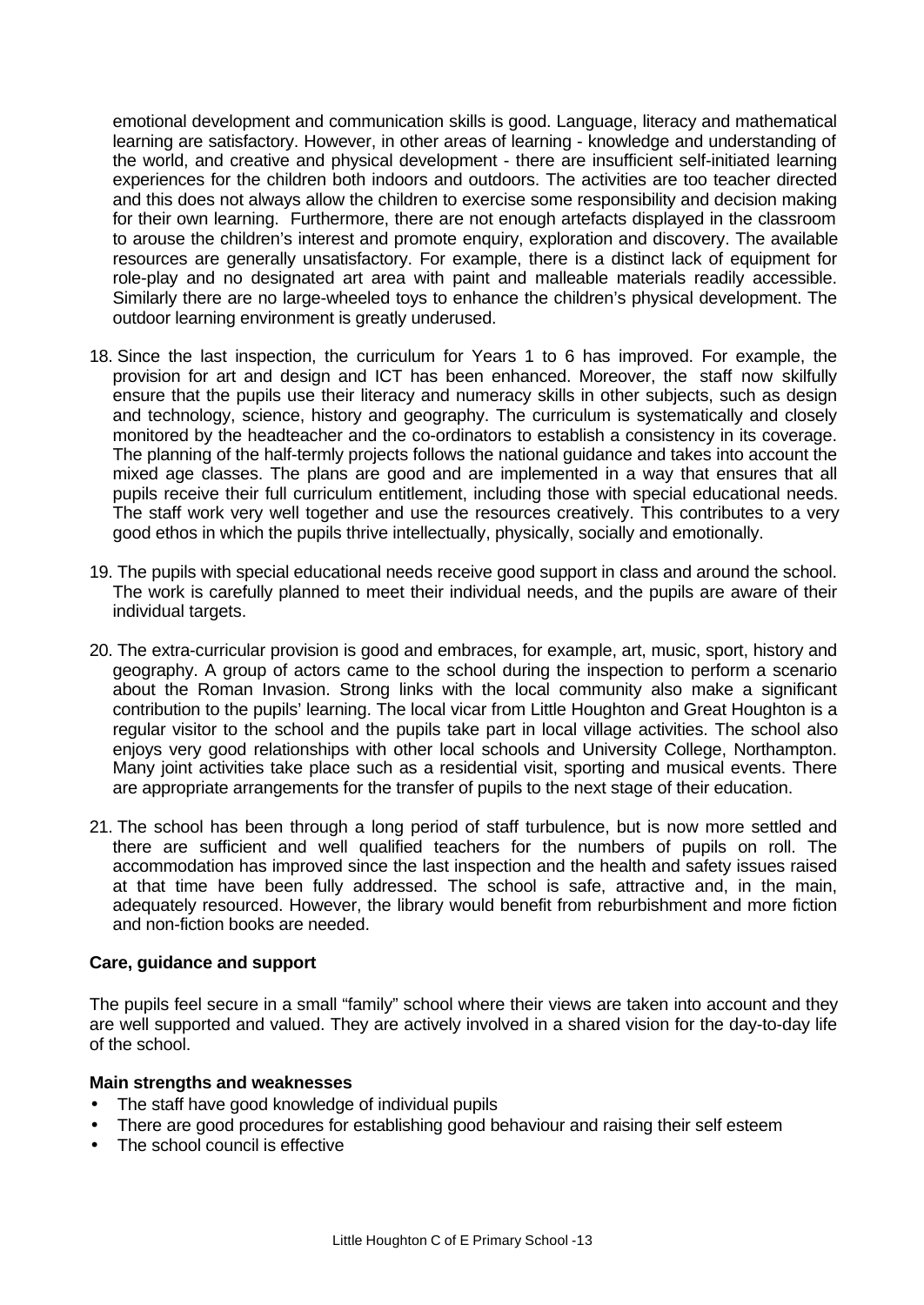## **Commentary**

- 22. Within the relatively small classes, the pupils are well known by their class teachers and the classroom assistants. Every child is valued for what he or she can contribute and is able to learn within a caring and secure environment. For example, one of the younger pupils commented on how much she liked her classroom because everyone's picture was on the wall and she felt safe "knowing everyone".
- 23. The teaching staff and classroom assistants have a consistent approach towards the pupils, based on praise and encouragement for effort, academic achievement or good behaviour whenever it is deserved. The many tangible rewards in the form of house points, cups and small prizes further reinforce the concept that the best way to enjoy the school day is to behave well and work hard. Underpinned by good teaching, this promotes a harmonious and lively environment in which the pupils can thrive.
- 24. The recently formed School Council is spoken of highly by many of the pupils, who feel this has given them a real say in the way the school is managed. They appreciate the way their wishes are taken into account and the fact that they can work in partnership with the teachers to bring about change. The class representatives play a major role, but all pupils feel that they are consulted and can bring forward suggestions for discussion.

## **Partnership with parents, other schools and the community**

The school maintains an open and friendly relationship with parents and carers. It is actively involved in the life of the local community and the local parish churches. It also promotes effective links within its local cluster of schools.

### **Main strengths and weaknesses**

- The school has an open response to parental suggestions and concerns
- There are shared activities within the local cluster of schools
- The pupils are involved with the local community

- 25. The school staff are open to suggestions from parents and where possible act on them promptly. An example of this is the recent request for more curriculum information, particularly in Years 1 and 2, which resulted in a comprehensive newsletter being sent out with details of work being undertaken over the current term. Many parents feel comfortable in approaching the school and maintain a good relationship with the teachers.
- 26. The school joins with others in its local cluster for special projects and residential trips, for example the extra resources provided for a shared project on the Roman invasion of Britain enhanced the curriculum of all the schools taking part. The opportunity to work together gives the pupils a wider range of contacts than can be provided within a small school and also helps them to get to know some of the pupils they will be meeting when they move on to the local secondary school.
- 27. Where possible, the pupils join in with local village events, such as the Millennium Pageant, for example, and village residents attend the school's Christmas events and Summer Fayre. The parish churches of Little Houghton and Great Houghton maintain strong links with school. The school choir recently performed at a Christmas carol service. The church buildings provide an interesting focus for history and religious education topics and other local buildings and small businesses support work in geography.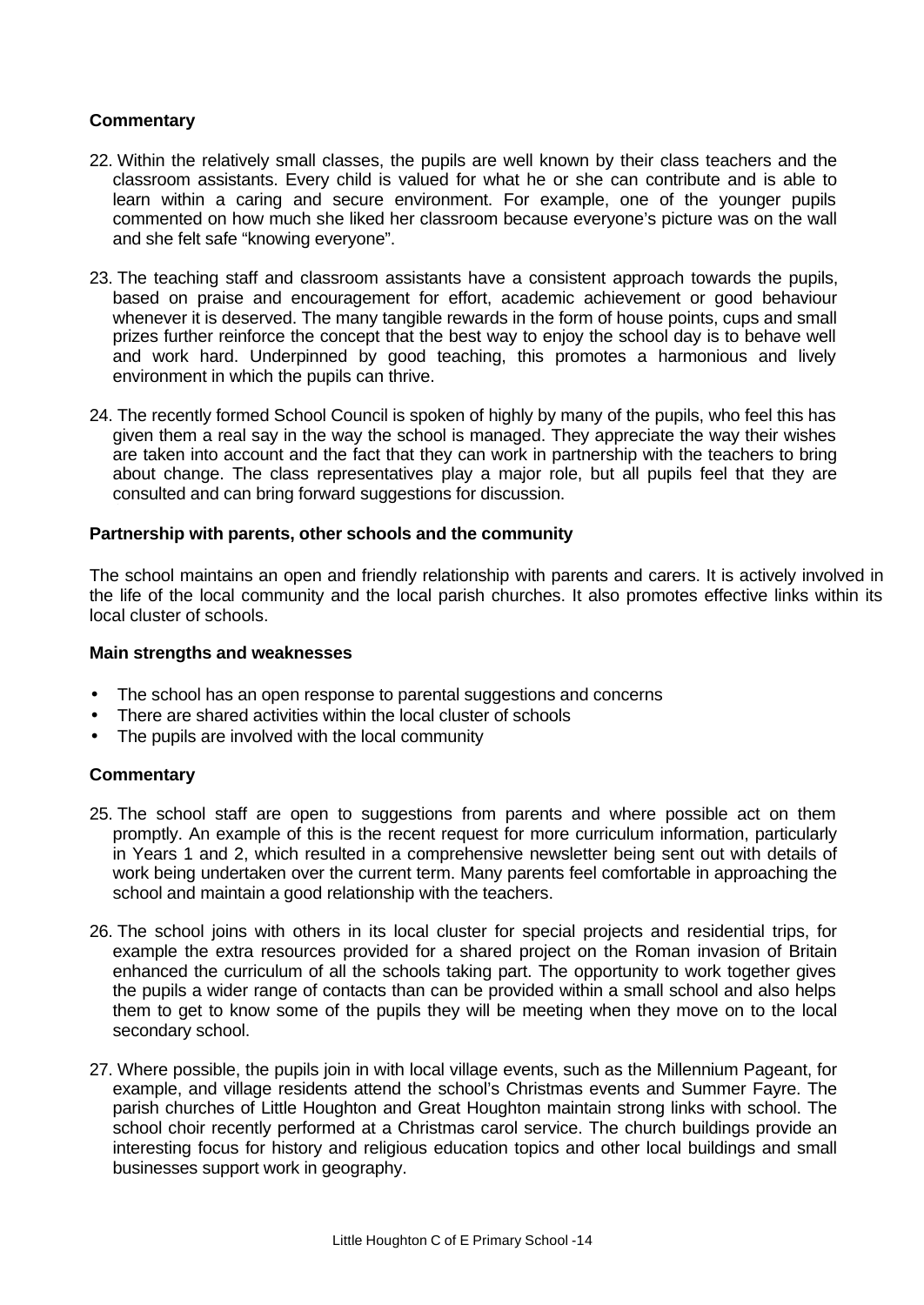## **LEADERSHIP AND MANAGEMENT**

The leadership and management of the school are good. The headteacher has clear views about the future direction of the school and is well supported by the governors.

## **Main strengths and weaknesses**

- The headteacher has a clear vision about what she wants to achieve and communicates her aspirations clearly to the staff team.
- The chair of governors and other members of the governing body have undertaken a perceptive audit of the school and are working well with the headteacher to achieve improvements in key areas identified by them.
- The priorities set out in the draft improvement plan are very appropriate and clearly linked to raising standards of teaching and learning.

- 28. Having been through a somewhat unsettled period, the school is now well on course in formulating a coherent approach to further improvement of its provision. The governors, headteacher and key staff have formed a very co-operative team so that there is a consistency in implementing measures that they have agreed upon. This is very evident, for example, in the way the curriculum is planned and in the development of a very distinctive ethos that underpins the teaching and learning. The teachers and classroom assistants support each other well in the way they present the curriculum and in the attention they give to the pupils' personal skills. They ensure that all pupils in Years 1 to 6 receive their full curriculum entitlement but further improvements are required within the Foundation Stage. The needs of pupils with special educational needs are managed well, thereby enabling them to contribute fully to all aspects of school life.
- 29. The governors have established various essential committees to carry out their strategic duties. They give very freely of their time to ensure that their work fully supports the new headteacher in achieving their collective vision for the future. They have monitored the work in the classrooms and regularly report their findings to the whole governing body. The headteacher and governors are in the process of developing the monitoring programme so that the implementation of policies, and the data about the pupils' achievement, are more precise. For example, the policy for racial equality that was agreed quite recently, is now being implemented, and will be evaluated in due course. The governors comply with all the statutory requirements. They have adopted a cautious approach to financial management and have accumulated a large underspend. This is because of a number of uncertainties in the recent past about some of the variables affecting the school's budget. Now that the future looks more secure, the programme for planned expenditure is more coherent and is tailored to ensure that expenditure will be directed towards the provision of more human and material resources. The school provides satisfactory value for money.
- 30. The management of the school is good. The headteacher now recognises the need to formulate and implement a performance management programme for the teaching assistants. The programme for staff development is well linked to the early priorities identified in the School Improvement Plan. The headteacher is very supportive of all the joint activities of the local cluster of schools and ensures that the teachers have access to the support available within the partnership. All the co-ordinators have a very clear view of their roles and are working effectively in leading the development of their subjects. For example, the literacy and numeracy strategies are being implemented very effectively and good progress is being made in planning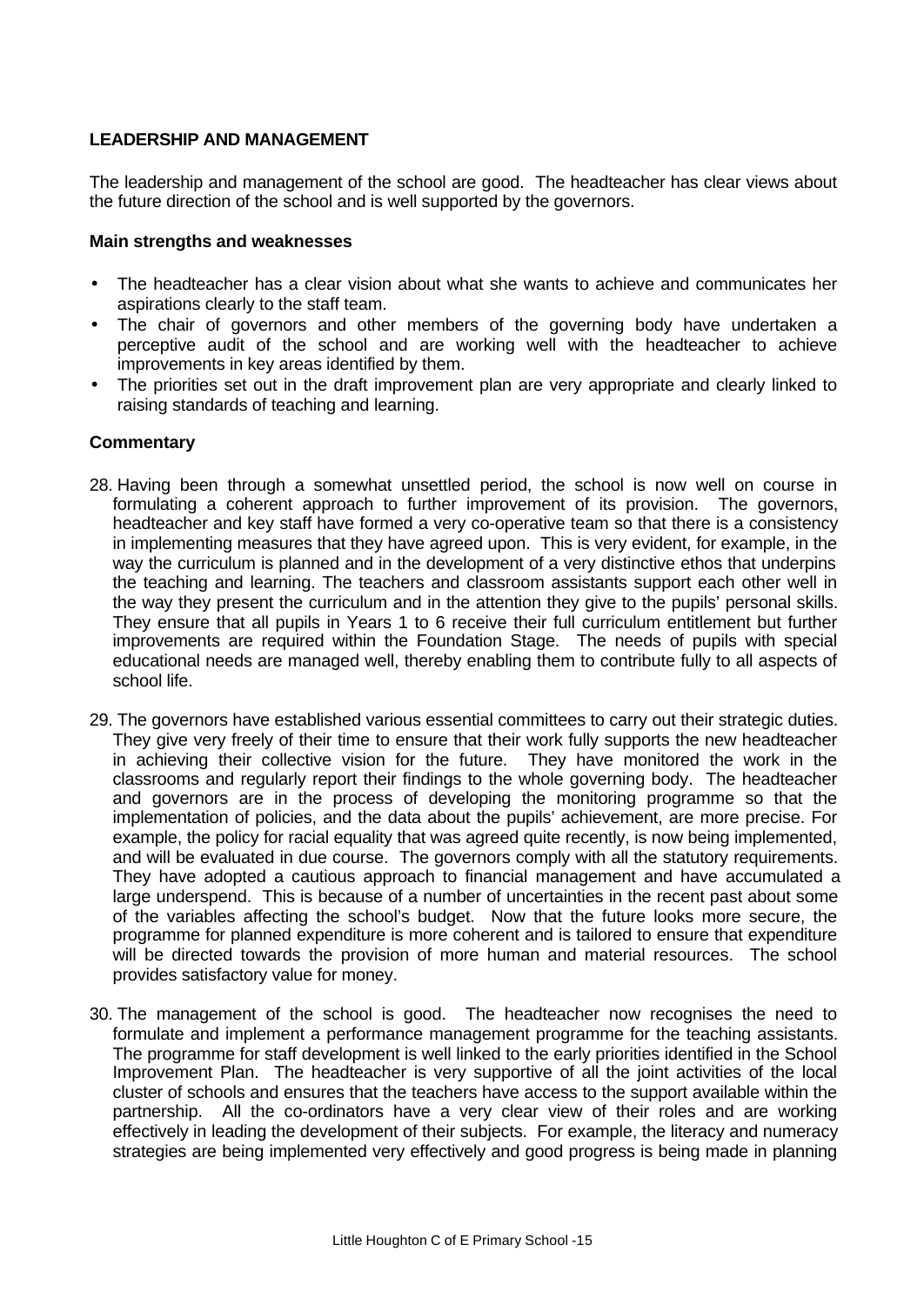and improving the curriculum for information and communication technology. A systematic programme for the monitoring of subjects by the co-ordinators is shortly to begin.

## *Financial information for the year April 2003 to March 2004*

| Income and expenditure $(E)$ |        |  | Balances (£)                     |
|------------------------------|--------|--|----------------------------------|
| Total income                 | 305380 |  | Balance from previous year       |
| Total expenditure            | 237764 |  | Balance carried forward to the r |
| Expenditure per pupil        | 2641   |  |                                  |

| Income and expenditure $(E)$ |        | Balances (£)                        |       |  |
|------------------------------|--------|-------------------------------------|-------|--|
| Total income                 | 305380 | Balance from previous year          | 59800 |  |
| Total expenditure            | 237764 | Balance carried forward to the next | 67620 |  |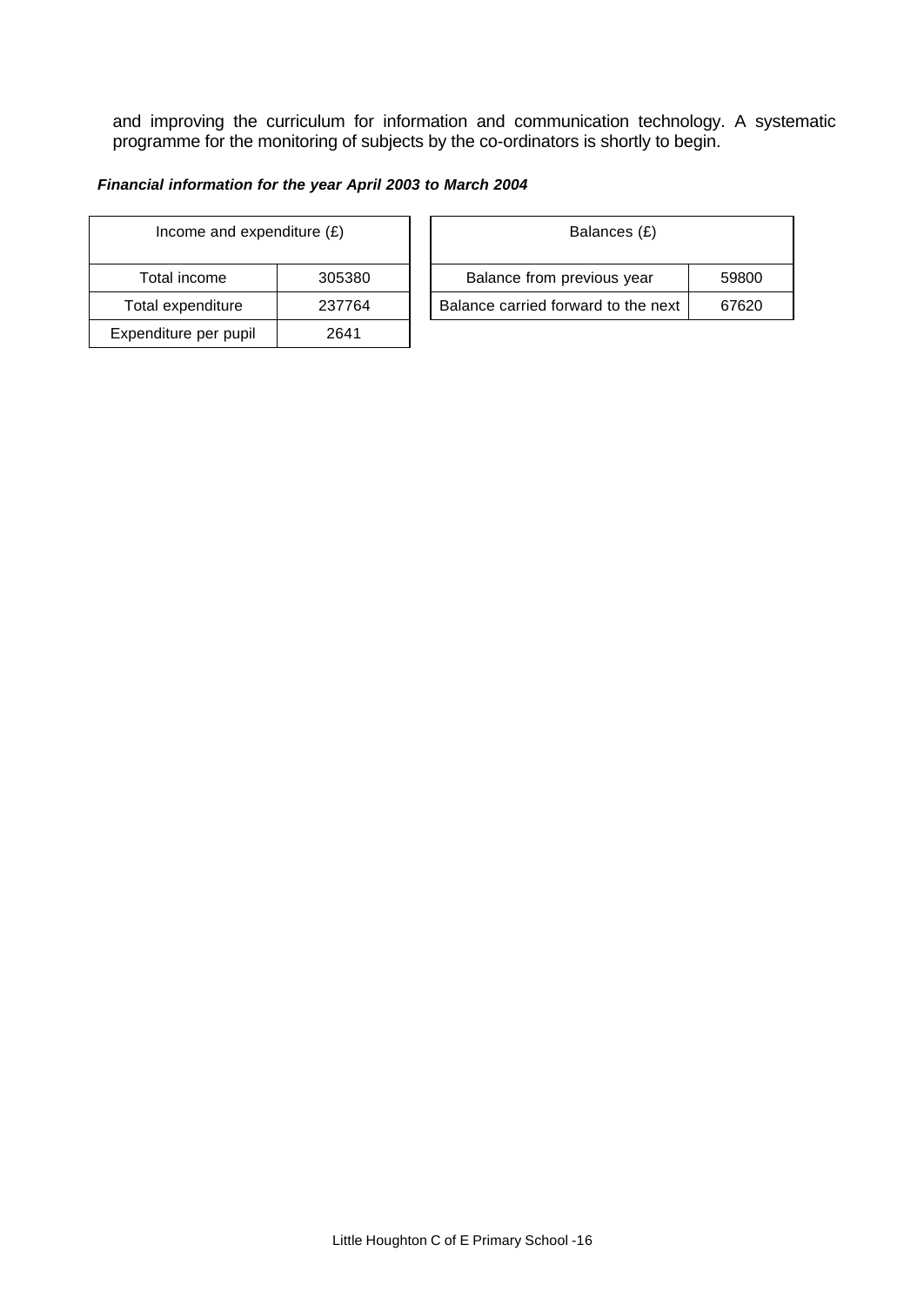## **PART C: THE QUALITY OF EDUCATION IN AREAS OF LEARNING, SUBJECTS AND COURSES**

## **AREAS OF LEARNING IN THE FOUNDATION STAGE**

There are nineteen children in the reception class, who share the same setting with six Year 1 pupils. The class does not have a full-time teaching assistant. The attainment of the children fluctuates year by year because of variations in the size and composition of the cohorts. However, the abilities and attainment of the most recent intake are average when matched to the national assessment profile and guidance.

The inspection findings show that there is a balance of strengths and weaknesses in the teaching and learning in the Reception year. Part of the provision meets the requirements of the Foundation Stage curriculum but in some aspects it is inadequate. Notwithstanding this, it is likely that the children will have sustained their attainment on entry and made satisfactory progress overall. Good progress is being made in their personal, social and emotional development, spoken English, listening skills, reading, ICT and music. However, there is need for further improvement in the planned provision for writing, knowledge and understanding of the world, and creative and physical development. This would enable the staff to move the children's attainment and achievements to a higher level across all areas of learning. Furthermore, there is a need to review the resources and the current organisation of the setting.

## **PERSONAL, SOCIAL AND EMOTIONAL DEVELOPMENT**

The provision for the children's personal, social and emotional development is **good.**

## **Main strengths and weaknesses**

• The children are achieving well and making **good progress.**

### **Commentary**

31. The children have settled well into the daily routines, enjoy coming to school and are happy and eager to learn. Most are on course to exceed the early learning goals by the end of the reception year. All the children, including those with special educational needs, have established good relationships with both their peers and adults, and they play together well. They share equipment and resources amicably, taking turns in their use and offering advice and support to one another. As a result, their social skills, emotional development, personal hygiene, self-confidence and self-esteem are being well established. The staff place a great emphasis on reinforcing socially acceptable behaviour and respect for one another as they go about their work. A better planned provision and resources for the outdoor classroom environment would take the children's achievement in this area of learning to even higher levels.

### **COMMUNICATION, LANGUAGE AND LITERACY**

The provision for the children's communication, language and literacy is **satisfactory.**

### **Main strengths and weaknesses**

- The children are making good gains in their speaking and listening skills, and in their reading
- There is a lack of role-play activities to stimulate and foster reading and independent writing in order to further improve their levels of achievement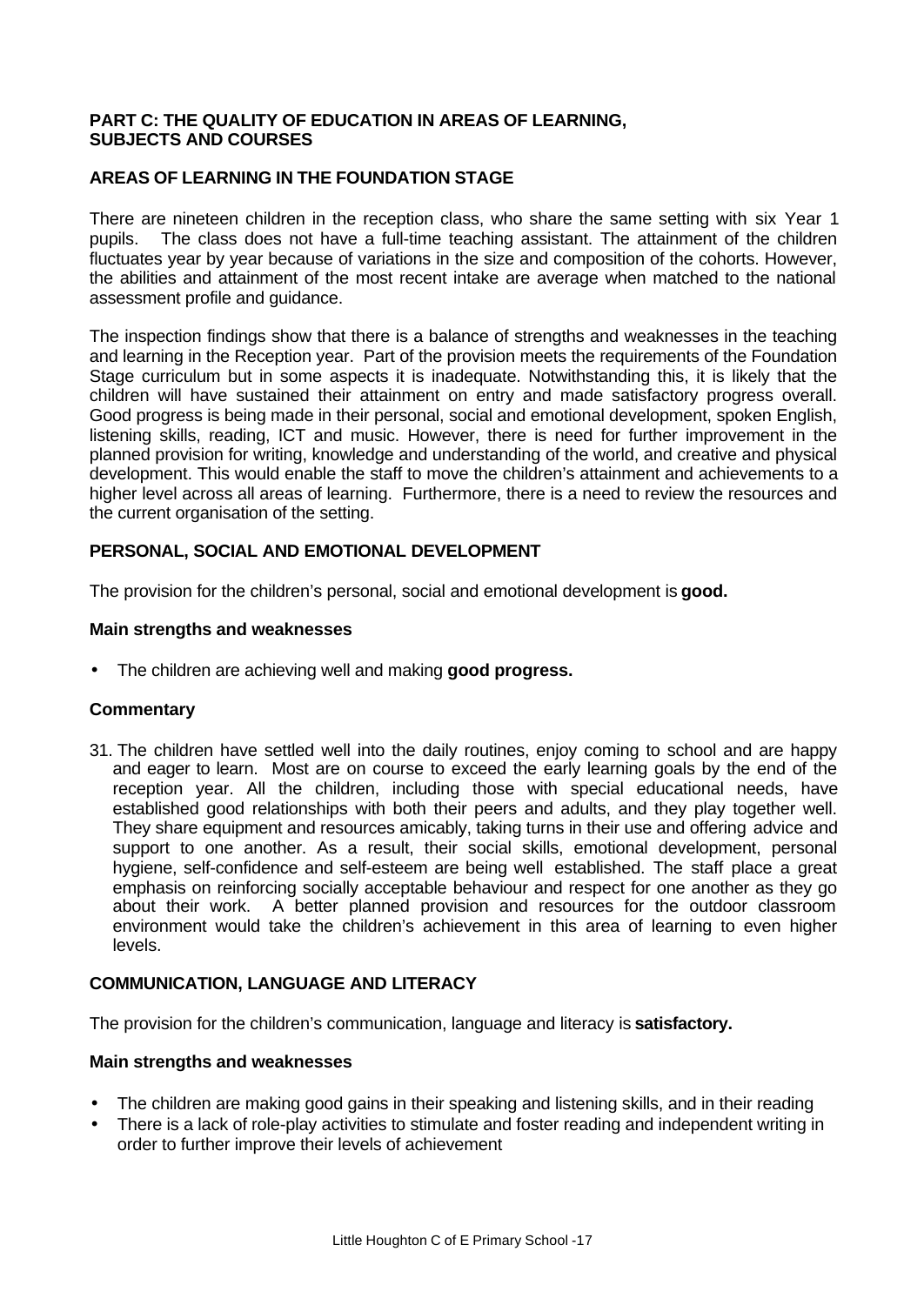## **Commentary**

- 32. A significant proportion of the children is likely to exceed the early learning goals in their spoken English and in their ability to listen well. Most are on course to achieve the goals set for reading by the end of the reception year, but their writing skills are not as good as they should be. Overall, the children are making satisfactory progress, but could achieve more.
- 33. Lively reading of the stories and good questioning by the adults promotes new vocabulary and captivates the children interest. They are eager to state their own views, opinions and feelings. The adults encourage the children to speak slowly and clearly, and in most cases the children express themselves in a grammatically correct manner. However, there are missed opportunities to further extend this through a range of role-play activities.
- 34. Good attention is given to early reading skills. Books are shared with adults daily and also taken home. The children know that the picture conveys meaning and that we read from left to right, and the more able children can point to individual words confidently and competently. They clearly enjoy books and love to sit quietly on their own browsing for sustained lengths of time.
- 35. The early writing skills are being suitably developed in the group activity where children write their news. However, most are still at the early stage of mark-making and forming shapes. The more able children are beginning to create letter strings and form letters although in most cases they are not yet consistent in shape and size. A greater range of opportunities to write independently would further improve both the imaginative and creative elements of writing.

## **MATHEMATICAL DEVELOPMENT**

The provision for the children's mathematical development is **satisfactory**.

### **Main strengths and weaknesses**

- ICT is well used to support mathematical learning.
- The introductory sessions in mathematics are far too long and do not leave enough time for the children to actively engage in either individual or group activities.

## **Commentary**

36. Most children are on course to achieve the early learning goals in mathematics by the end of the Reception year and their progress is satisfactory. Small group activities, such as rolling dice and recognising the numbers displayed, are very productive and the children achieve well. They also practise number bonds, sorting activities and recognition of shape by working cooperatively in pairs at the computer. Good interaction by the teacher supports this aspect of their mathematical learning. However, the introductory sessions for mathematics are far too long and on one occasion the children sat fairly inactively for 50 minutes. After what was a very good start to the lesson sequencing the numbers on the interactive whiteboard, their attention span wavered and they became restless. The introduction of shapes in the same lesson also became unproductive, despite the fact that the materials were relevant and exciting. It was evident from their books that many children are still not forming the numbers correctly and their errors have not always been addressed. There are insufficient mathematical displays and a lack of opportunities for the children to develop their mathematical learning in the outdoor learning environment.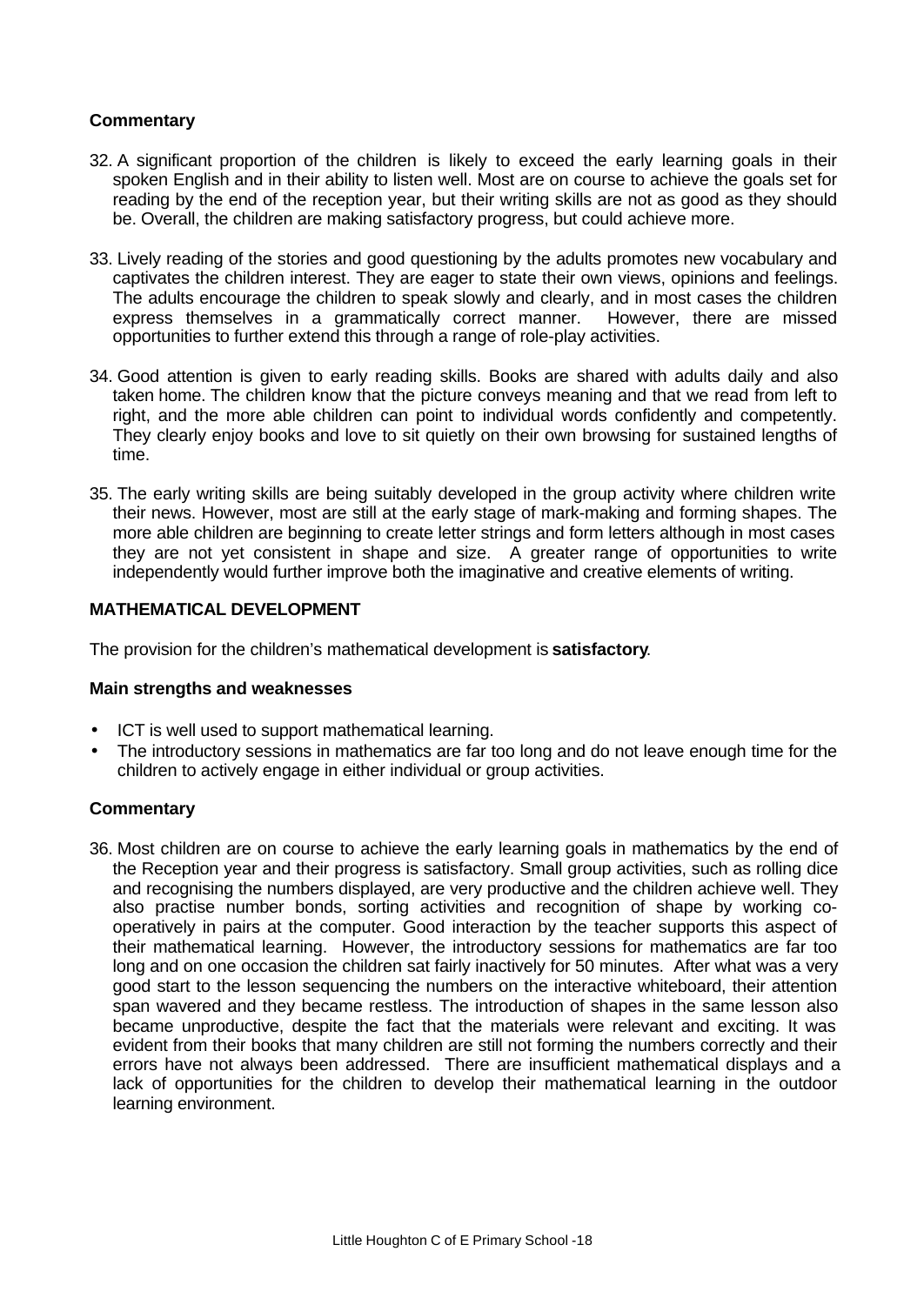## **KNOWLEDGE AND UNDERSTANDING OF THE WORLD**

Overall, the provision for the children's knowledge and understanding of the world is **satisfactory.**

### **Main strengths and weaknesses**

- The children are taught basic computer skills very well
- There is a lack of interactive display to promote enquiry, exploration and discovery in the children's scientific, historical and geographical knowledge and understanding.
- There is a lack of resources to support this area of learning.

## **Commentary**

- 37. Most children are on course to achieve the early learning goals, but their attainment is not as high as it could be because there are insufficient resources to stimulate the children's curiosity about the world around them. Taken overall, however, their progress is satisfactory. In one science lesson, for example, a story was used well to introduce the activities, and the children quickly realised that there is a wide range of fabrics to suit different purposes. The teacher asked searching questions and the answers given by the children indicated that they grasped this concept well. However, the subsequent activities provided for the children were dull and unimaginative. Furthermore, there were insufficient displays or books to support the current work on fabrics, and a lack of imaginative or creative subsidiary activities to challenge and captivate the childrens' curiosity by having them identify the type and texture of various materials. There was no evidence of any historical or geographical work, but this is planned to take place during the course of the year.
- 38. The children sustain their efforts over considerable lengths of time when working with construction toys and making models. They work collaboratively to good effect, sharing their work with each other and take on board suggestions and ideas from each other. More thoughtprovoking questioning by the staff when children are working at their activities, for example in the sand and water tray, would promote exploration, enquiry and discovery to a higher level.
- 39. There is a very good approach to the development of the children's computer skills and as a result they are confident in handling the mouse efficiently and following the instructions on the screen. They co-operate and take turns to control the programmes. For instance, they help each other to work out simple mathematical sorting games very well, and consequently they are achieving highly in this area of learning.

## **PHYSICAL DEVELOPMENT**

The provision for the children's physical development is **broadly satisfactory**.

### **Main strengths and weaknesses**

• There are insufficient resources available to develop the children's larger physical movements.

### **Commentary**

40. The provision for the children's physical development is just sufficient to ensure that they achieve the early learning goals by the end of the Reception year. Consequently, their attainment is not as high as it could be, and overall their progress is only just satisfactory. The staff and children work well together to promote the development of fine movement and mobility skills in the classroom and the hall is used well for more formal physical education programmes. The outdoor climbing apparatus is used at lunchtime and playtimes. The children use a suitable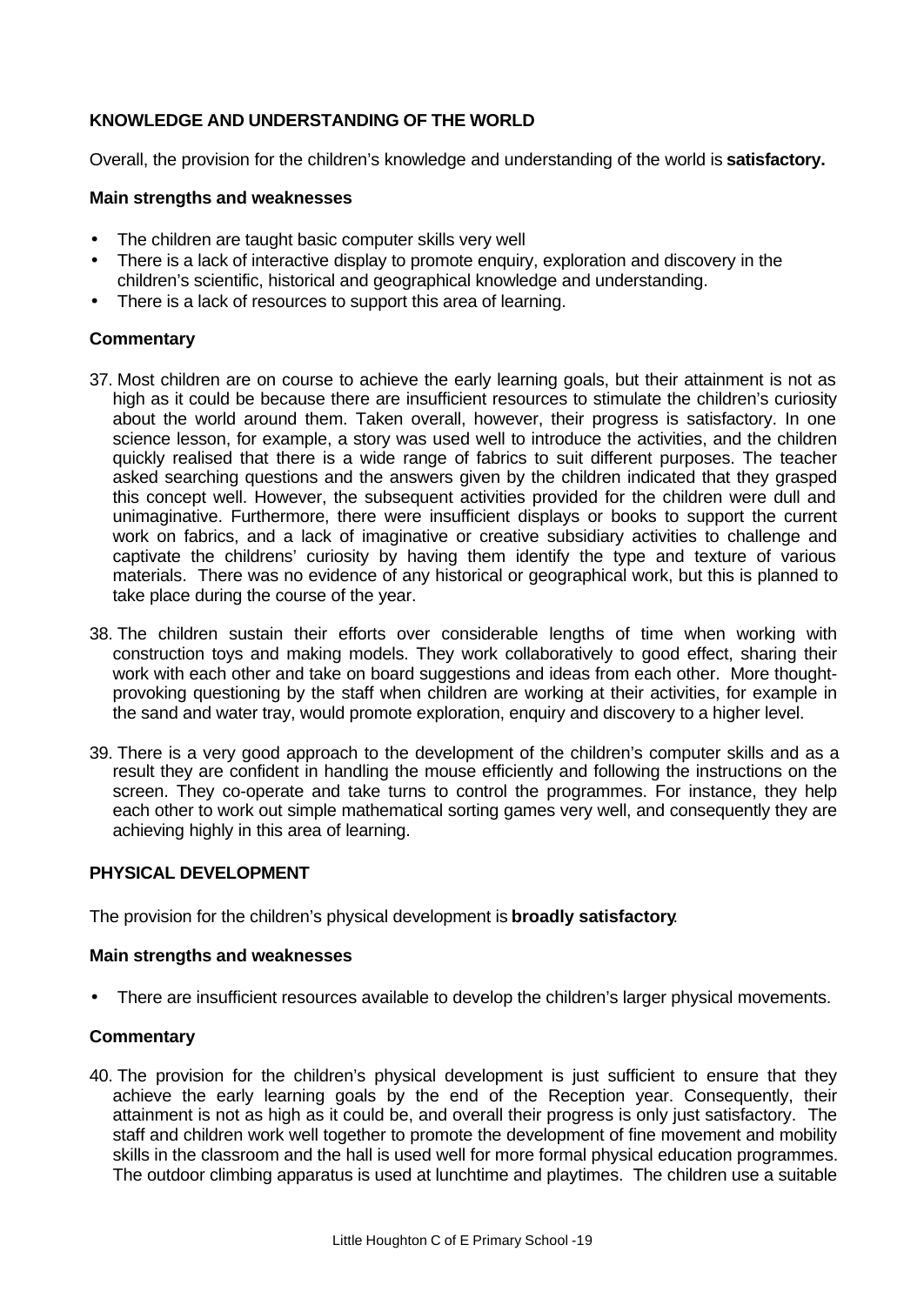range of tools, equipment and materials successfully, such as scissors or the 'mouse' with the computer. However, the children's access to other tools and equipment, such as paint brushes and malleable materials, during their free choice time is very restricted. Similarly, when children went to a writing table or to the shop during the inspection the resources were so limited and uninspiring that they stayed there very briefly. On these occasions, it was evident that the children needed help with their pencil control and grip to improve the formation of letters and numbers. At present, the staff give insufficient attention to the development of these manipulative skills as they move around the set activities. Similarly, there are insufficient planned opportunities for the children to extend their physical activities outdoors, for example, there are no wheeled toys available. Overall, there is an imbalance in the range of opportunities for physical development made available to the children, both indoors and outdoors.

## **CREATIVE DEVELOPMENT**

The provision for the children's creative development is **unsatisfactory**.

## **Main strengths and weaknesses**

- Good use is made of songs to support other areas of the curriculum.
- There are insufficient resources to stimulate role-play and the provision for the pupils' artistic development is restricted.

- 41. Most children are broadly on course to achieve the early learning goals in their creative development, but they are not achieving as well as they might. Taken overall their progress is just satisfactory. The provision and available resources lack the necessary stimuli to support creative learning. The role-play area is unattractive and poorly equipped. It is insufficient to inspire the imaginative play and enrich spoken English and use of subject-specific vocabulary. Very few children were seen in the role-play area during the inspection. They have inadequate access to malleable materials such as playdough and clay, and the little art work displayed was very teacher-directed. Nevertheless, the children enjoy making models, and select and use materials well. They can weave paper in and out of card confidently and competently. The activity had been planned to be extended outside but the inclement weather meant that this could not take place. However, the staff failed to adapt the plans as an indoor activity to further challenge and extend the learning in other ways. Consequently, it became a redundant activity for most of the week.
- 42. Music plays an important role and the children have good experiences in singing and playing of instruments. The use of songs to support other work, for example mathematics, is very good. The children sing their number sequences confidently and clearly enjoy the experience. There is also good emphasis on the use of nursery rhymes and simple songs to support language and literacy development.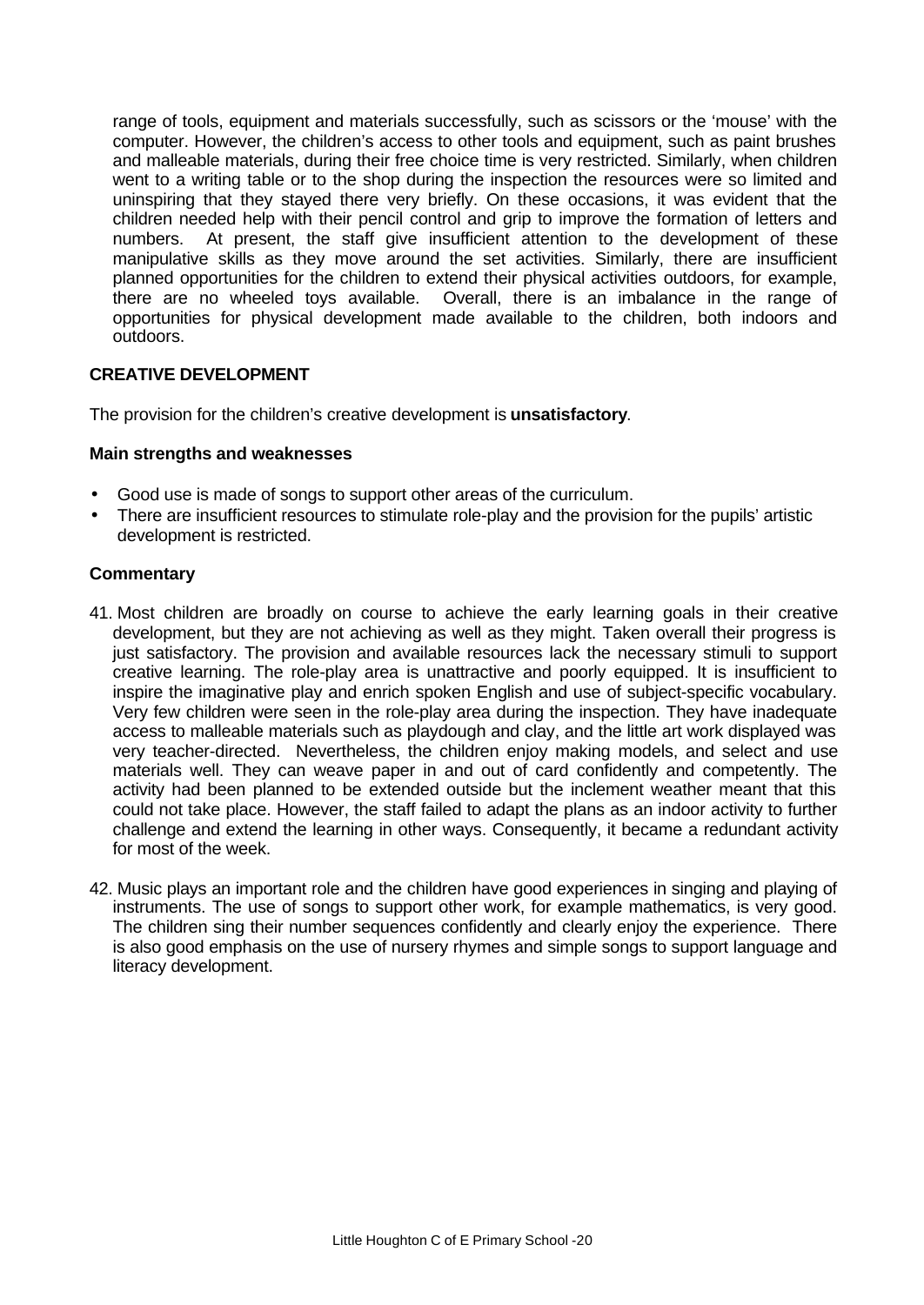# **SUBJECTS IN KEY STAGES 1 and 2**

## **ENGLISH**

The provision for English is **good.**

## **Main strengths and weaknesses:**

- Standards in reading, spoken English and listening skills are good.
- Literary text is used effectively to develop the pupils' language awareness
- The pupils with special education needs achieve well because their needs are very precisely identified.

- 43. At the end of Year 2, and to a lesser extent Year 6, standards have fluctuated over the last three years. This reflects some turbulence in staffing and the influence of small cohorts on overall results. At the time of the inspection, there were clear indications that standards in reading and speaking and listening are being maintained and that the pupils are making good progress in writing. This is because the teachers have reached common agreements to ensure that the skilful use of text enhances the pupils' awareness of the quality of language. They also provide the pupils with opportunities to engage in a wide range of writing in different styles and for different purposes. Work in a variety of subjects is regularly recorded in written form.
- 44. Many pupils speak well and use an interesting vocabulary. In a class of younger pupils, for example, a child referred to "one considerate thing…." when referring to some help received by the wolf, which, in the text had been referred to as "one decent thing". An older group acted out a story from the Caribbean, successfully adapting the vocabulary of the written tale for their dramatised version. In discussion, the good relationships evident in all classes ensured that the pupils listened courteously to each other's points of view and responded appropriately.
- 45. There is a well-established reading culture in the school. It was recognised that book stocks were inadequate to stimulate the development of higher order reading skills. The issue is being regularly addressed, and the pupils now have access to a wider range of suitable books as well as to taped stories and factual material on the Internet. The oldest pupils resort naturally to the Internet, for example, to find information and broaden their knowledge of topics in history and science. The younger pupils are developing their phonic skills well to read unfamiliar words. There is room now to enhance the reading culture further by improving the way books are displayed in the library and in classrooms, and by providing rolling displays of books on a range of different topics.
- 46. The standards of attainment in writing are average. However, the pupils are making significant strides forward in raising their writing to a higher level. This is because the teaching of writing is now much more closely linked to the development of reading. The teachers introduce the pupils to various types of writing, for example narrative and explicative, so that their awareness of style and purpose develops well over time. The younger pupils have made good progress since September and now structure and organise their writing more appropriately. They are also developing editing skills that they employ to correct their basic errors, for example, of punctuation.
- 47. Phonic skills are consistently taught in order to develop both reading and spelling, but nevertheless they are still areas of difficulty for some pupils. The teachers are effectively improving the pupils' sentence structure by regularly modelling sentences. The oldest pupils are beginning to acquire a critical approach to their writing. This is because they have ample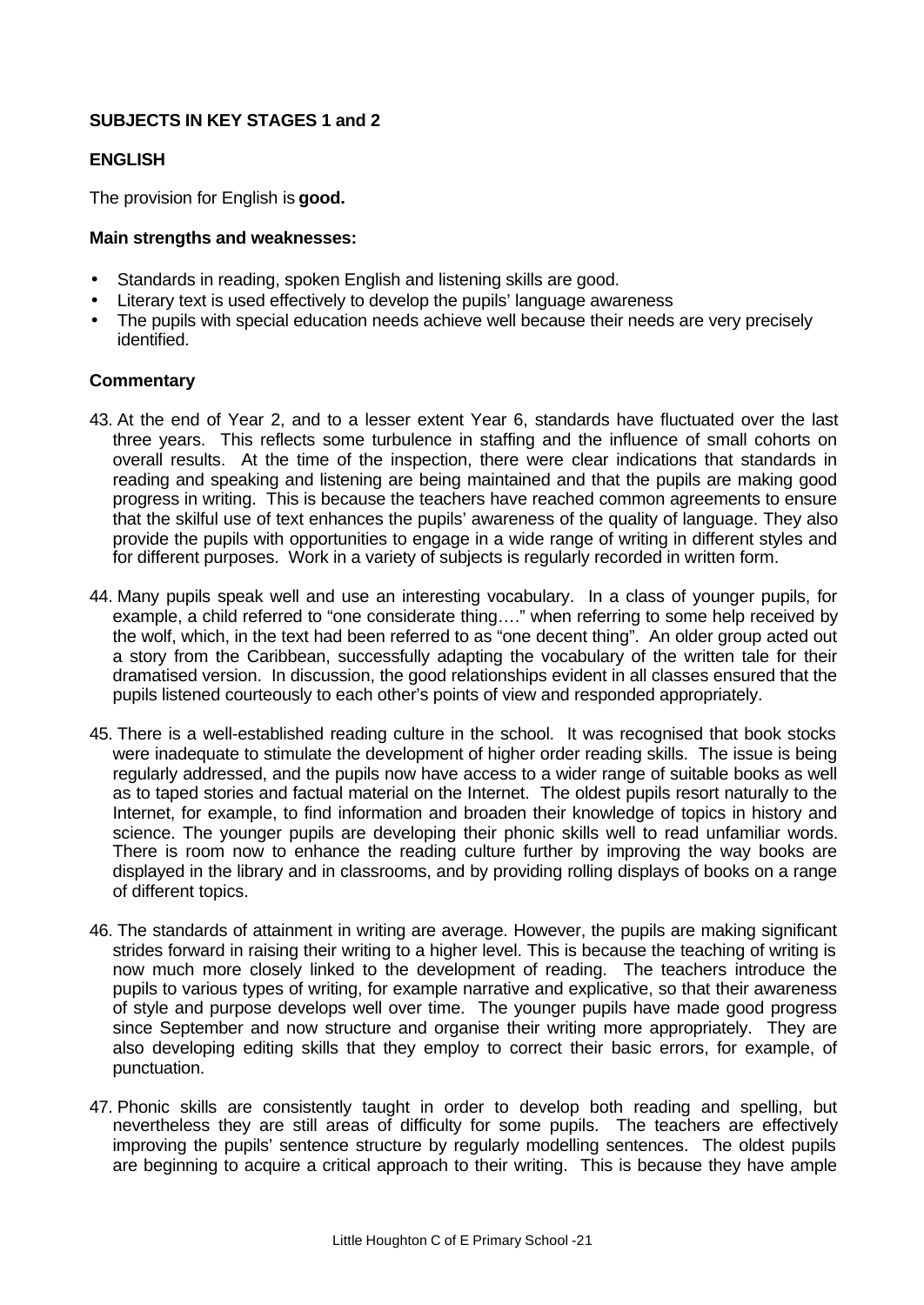opportunities to discuss the work of authors and analyse how they achieve different effects. This was very evident in the Year 5/6 class where the pupils were discussing how different points of view were expressed in a novel by Helen Cresswell. Their awareness of paragraphing is also becoming more secure and they readily resort to their peers to share evaluations of their work. The pupils now have individual targets for writing. However, at present the marking of work does not link to these targets sufficiently to provide a record of progress. Nevertheless, the exchanges between the teachers and the pupils as they work are helpful in raising awareness of where work needs to be redrafted.

## **Language and literacy across the curriculum**

48. The implementation of the literacy strategy is now having a clear and beneficial influence on standards of work. The oldest pupils, in particular, appear to enjoy the process of writing and do so very readily in all subjects. The basic skills of punctuation, grammar and spelling are generally well applied across the curriculum, but the marking of work in all subjects is not sufficiently well focussed on improvement. The standards of handwriting and the presentation of work are good.

## **MATHEMATICS**

The provision for mathematics is **good**.

### **Main strengths and weaknesses**

- The teaching is very good in Years 3 to 6.
- Individual pupils are being challenged, and as a result are achieving well.
- Very good subject leadership is sustaining the improvements made over the course of time.
- The use of mathematics in other areas of the curriculum is good.

- 49. Over the past three years, the standards in mathematics at the end of Year 2 have fallen below the national average. However, caution must be exercised when interpreting these results because of the very small cohorts. For instance, there were only eight pupils in Year 2 last year. This year the cohort is somewhat larger, and the inspection evidence indicates that these pupils are on course to achieve average standards at the end of this year with a small proportion likely to achieve the higher level 3. Over the same period of time, standards have been above average by the end of Year 6. However, most of the nine pupils in the present Year 6 cohort are working at the national average, but there are clear indications that a small proportion are likely to reach the higher level 5.
- 50. The lessons comprise lively mental warm-up activities, challenging tasks and good concluding plenary sessions to establish how well the pupils understand the mathematical concepts and to make sure that they achieve well. For example, in the Year 5/6 class, the teacher provided mental starters in the four rules of number. The activity was timed and both boys and girls worked at a rapid pace using number squares to help them. They found this a challenging but exciting activity. All lessons are carefully planned and explained to the teaching assistants. However, there is a need to sharpen the focus in the plenary sessions across the whole school so that this process aids the planning of subsequent lessons.
- 51. In Year 2, the teacher challenged the pupils with well-focused tasks to develop their skills of adding more than two numbers. The pupils worked at speed and could confidently explain the methods that they used. One pupil said; ' I would add 7+3=10+9 =19'. Another child accurately added 11+15+17, changing it competently to  $17+10+5$  +10+1. In the Year 3 / 4 class the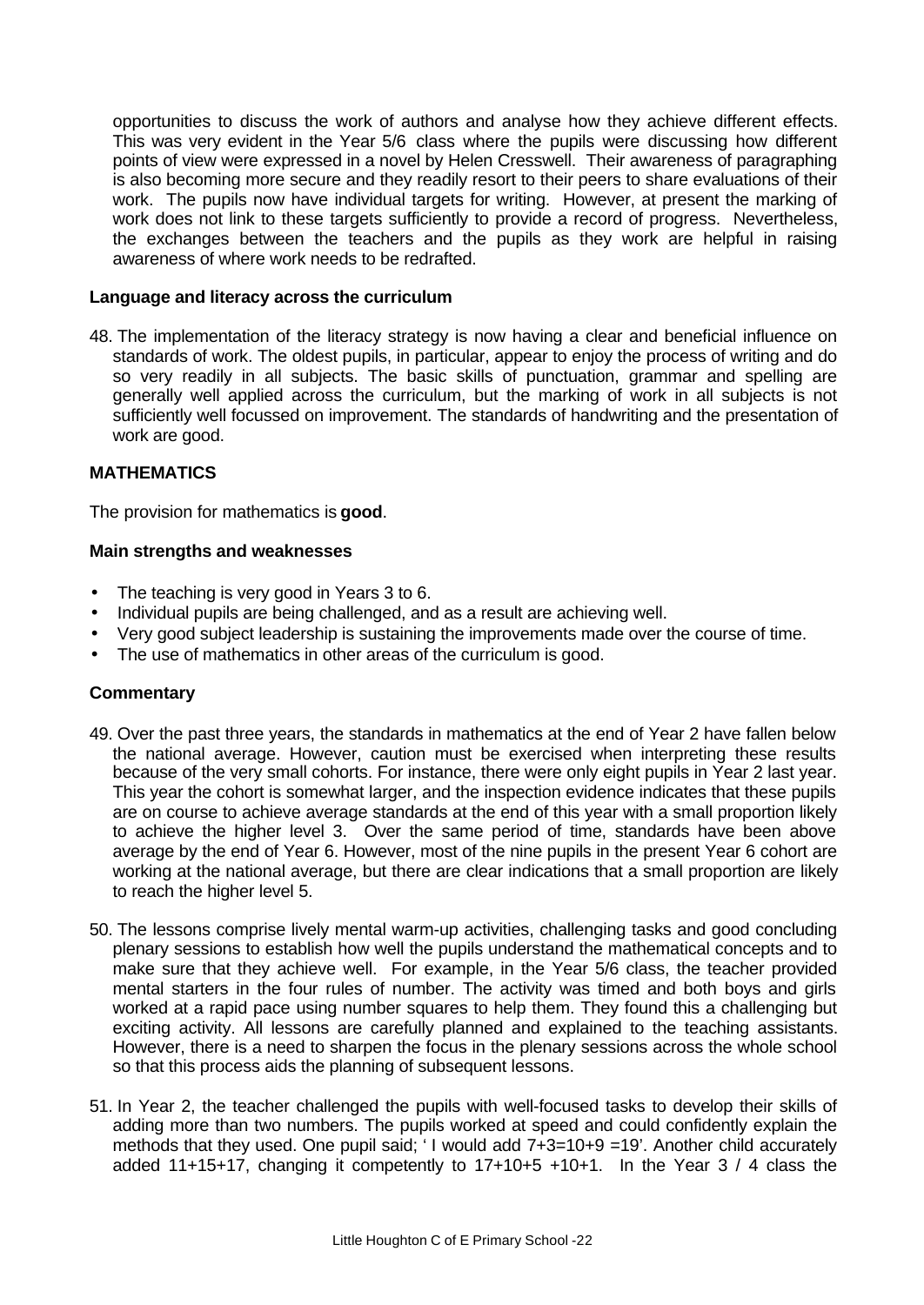teacher paid very good attention to the planning for lower attaining pupils to help them to begin to understand single step mathematical problems. When they understood how to calculate the answers, they were further helped individually by the teaching assistant. As a result, they were making very good gains in their learning and achieving well. After some very good teaching on structured approaches to problem solving, the more able pupils were given quite demanding word problems to solve. Using a range of methods and considerable thought, eventually they arrived at the right answers.

- 52. There has been a significant improvement in mathematics since the last inspection. Throughout the school, the teaching is generally good and often very good. The teachers and the teaching assistants are knowledgeable and confident in their presentation of the curriculum. They structure the work well and manage the different year groups within the class effectively. Their knowledge and analysis of their pupils' progress through tests and observation helps to ensure that each pupil achieves well. The procedures for assessment have improved since the last inspection. However, a more focussed and systematic approach to marking would help to make clear to the pupils how they can achieve their targets and raise their work to a higher standard. It would also be helpful if some time was set aside for the pupils to correct errors or complete a piece of work.
- 53. A combination of very good subject leadership and appropriate professional development has sustained standards so that individual pupils achieve well in line with their capabilities.

## **Mathematics across the curriculum**

54. Taken overall, the school creates very good opportunities for the pupils to use their numeracy skills in other subjects. For example, in design and technology they read scales and measurements in food preparation and in science they frequently use graphs and charts to display their observations and findings from experiments.

## **SCIENCE**

The provision for science is **good**. It is **very good** in Year 6.

### **Main strengths and weaknesses**

- The pupils generally achieve well, and some of the oldest pupils produce work of a very high standard.
- The lesson activities are interesting and stimulate the pupils' curiosity.
- There is an appropriate emphasis on investigative work.
- The recording of work in science is done well.

- 55. In 2003, many pupils reached above average standards by the end of Years 2 and 6. No pupils failed to reach the average expected for their age. This is because the activities are very interesting and the pupils have the necessary social skills to work collaboratively on investigative tasks.
- 56. The science curriculum is very well organised to ensure that the work in the mixed age classes is skilfully pitched at a level that takes account of earlier learning. The teaching assistants provide valuable support to ensure that the pupils understand what they have to do. They use their questioning skills well to move the learning forward. The younger pupils engage readily in discussion that broadens their understanding as they embark upon investigative work. This was evident when the pupils in Year 2 were discussing how to classify items and learning to use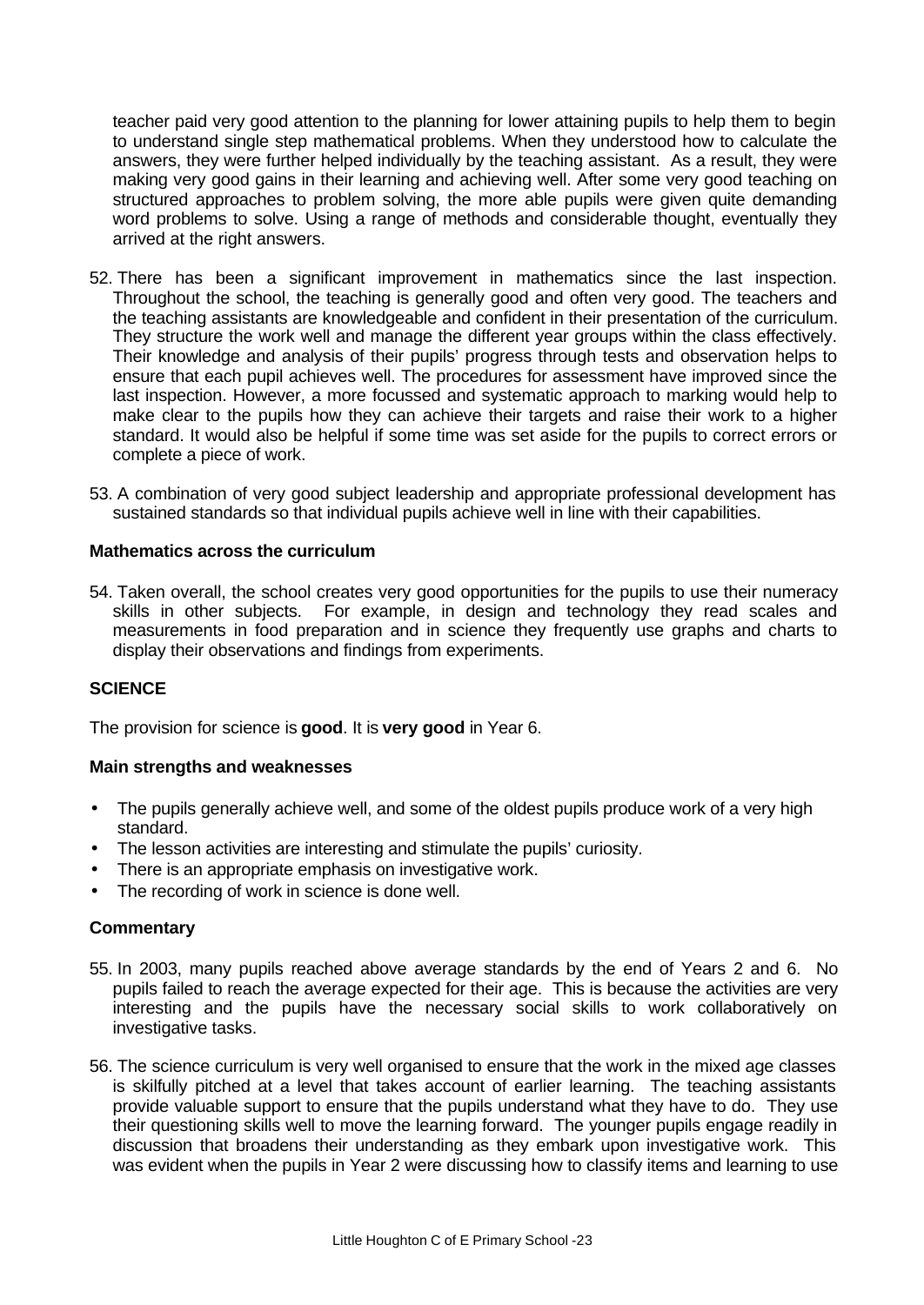the correct scientific terms such as "intersection" and "set". The youngest pupils have covered a wide range of topics, the outcomes of which were neatly recorded in a variety of ways, including bar charts, tables and labelled diagrams. Their recorded work on friction reflects their curiosity and engagement with the task whilst carrying out investigations.

- 57. The very good relationships in the older classes have a positive effect on the pace and standards of work by the end of Year 6. The pupils are using their speaking skills well to plan investigations and to reach conclusions when co-operating on a practical task. For example, in a very well planned and organised lesson on seed dispersal and nutrients, the pupils discussed their observations animatedly. Working in a group with the teacher, they were motivated to ask spontaneous questions and then quite naturally moved to the computerised microscope to extend their knowledge and understanding of pollination. They are acquiring a sound understanding of the concept of fair testing before recording their findings. An attractive large display of the components of a plant provided an arresting focus around which the pupils clustered while they produced individual versions as a record in their books. Their enthusiasm for the work was evident from the effort they all made to record their work in a visually attractive and organised way.
- 58. This good, and often very good, teaching draws purposefully on the teachers' secure subject knowledge, and the skilful organisation of the lessons sustains the pupils' interest and involvement.

## **INFORMATION AND COMMUNICATION TECHNOLOGY (ICT)**

The provision for ICT is **satisfactory** at Years 1 to 2 and **good** in Years 3 to 6.

## **Main strengths and weaknesses**

- ICT is used widely to enhance the pupils' learning and achievement.
- The resources are good.
- The teaching in Years 3 to 6 is based on good subject knowledge.

- 59. The pupils achieve satisfactorily by the end of Year 2. They attain good standards and achieve well by the end of Year 6. The younger pupils can carry out simple word processing tasks to record their work and can also embellish it by using different colours, fonts and pictorial images. They are adept at giving instructions for changing images and for creating patterns with colour. They concentrated well as they skilfully dragged across the screen items that Barnaby Bear needed for a journey. They use ICT appropriately to record and read data in conjunction with their learning in mathematics and have also had opportunities to control a programmable toy.
- 60. The teaching and learning are good because the planning across the school ensures that later learning builds on what the pupils have learned at an earlier stage. This represents a steady improvement since the previous inspection. The pupils achieve well in developing their word processing skills and have also successfully used a range of other programs, such as Excel, to input and manipulate information. The teachers' good knowledge of available programs and how they can be used to enhance learning, for example in science and history, ensures that the computers are in regular use and provide a natural source of relevant information. During a lesson about seed dispersal, the pupils used a computer-driven microscope to observe how pollen had settled on a variety of seeds. The quality of the accompanying discussion was high as they determined how to use the microscope and search for information to extend their knowledge of the topic. During a discussion in Year 6, a group of pupils enthusiastically tackled a proposed "challenge" involving the exchange of e-mails with a source in Vietnam that would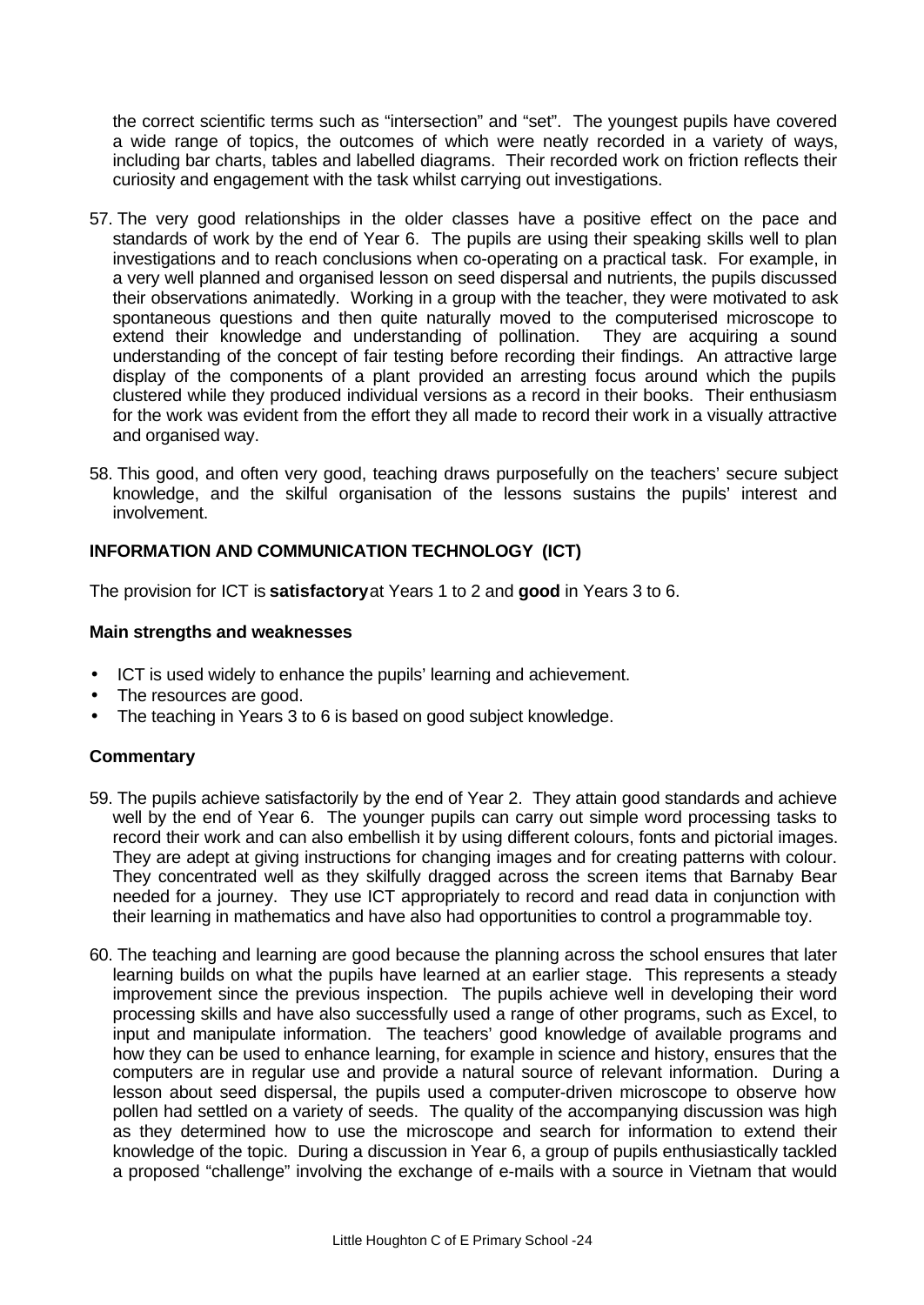provide them with a problem-solving challenge. The teachers and teaching assistants have a good understanding of how to move the teaching on and ensure that all the pupils are engaged in ICT activities. There is a real enthusiasm for the use of ICT within the school.

### **ICT across the curriculum**

61. ICT is now used regularly and with discrimination to support learning in many subjects across the curriculum. For example, the oldest pupils have successfully used an art program to produce attractive, colourful, abstract images. They have researched information about the universe and about topics in history. After a residential visit shared with other local schools, the pupils maintained contact via e-mail.

## **HUMANITIES**

No teaching was observed in **history**, but the teachers' planning and the records of work for the autumn term were scrutinised. The recorded work indicates a high level of interest in the subject and an understanding of different ways of recording historical information. Some extended pieces of writing, such as an empathetic report of a sailor's experiences en route to 16th century South America, also provided evidence of good use of literacy skills.

## **Geography**

From the limited observations made during the inspection, the provision for geography is **satisfactory in Years 1 and 2**. It is **good in Years 3 to 6.**

### **Main strengths and weaknesses**

- Work on the local environment excites the pupils' interest.
- The teachers' good questioning techniques enable all pupils to make a contribution.
	- Activities are well timed so that interest is sustained.

- 62. Standards in geography are average, but the pupils' achievement over time is good throughout the school. The younger pupils are acquiring a sound knowledge of different parts of the world and an understanding that weather affects the way people live. They are learning to use their mathematical skills to interpret a range of information satisfactorily, for example, about features of their local area. This also provides good opportunities for the exercise of their speaking and listening skills, and contributes well to the good standards they achieve. This includes the pupils with special educational needs.
- 63. The topics selected for study in Years 3 to 6 are thoroughly taught, and interesting resources, such as a variety of maps and photographs, are used to foster the pupils' observation skills. During a lesson on the water cycle, for instance, a good range of photographs of flooding on the school premises sparked a lively discussion about its causes and broadened into a debate about how an irregular puddle might be measured and represented to scale on squared paper.
- 64. The good teaching gives rise to interesting discussion among the pupils and stimulates them to observe geographical phenomena in their local area. The planning of work over two years has been reviewed in order to ensure greater continuity in the learning.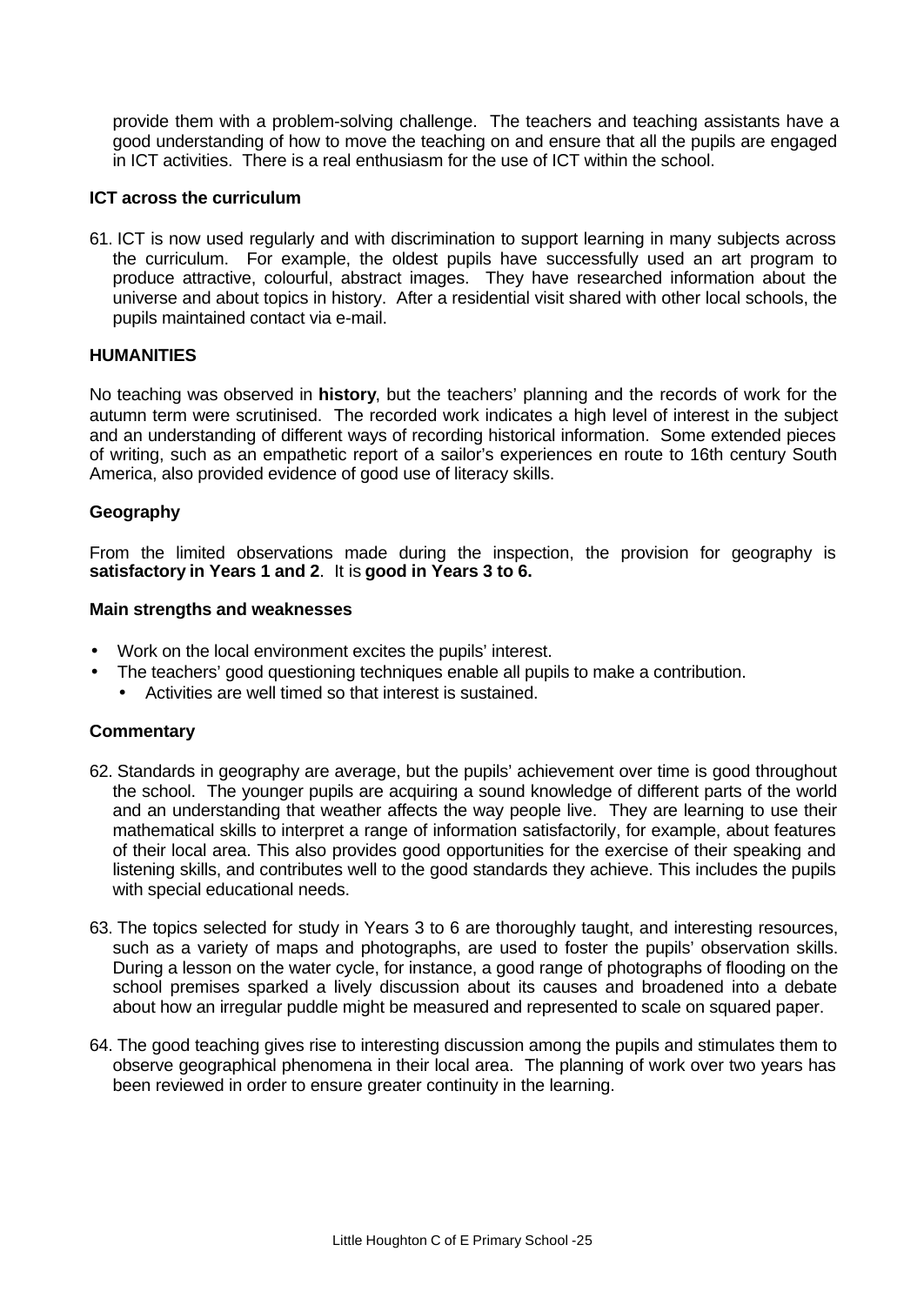# **CREATIVE, AESTHETIC, PRACTICAL AND PHYSICAL SUBJECTS**

No teaching was observed in either art and design or physical education so no judgements about provision can be made. In **art and design** an examination of the planned learning over the course of the year indicates that the school has improved the teaching of art skills since the last inspection. The work seen indicates that the curriculum is fully covered and, as they move through the school, the pupils' skills are increasingly developed in areas such as drawing, use of colour, perspective and sculpture through a wide range of natural and man made materials. Discussion with the pupils reveals their high level of interest and above average levels of attainment in the subject. In **physical education**, the teachers' planning is well structured to cover all aspects of the subject, including swimming and sporting activities. Records are kept of individual pupil's progress. The information available all suggests that the subject leadership in both art and design and physical education is good.

In **music**, two class lessons, one whole-school singing session and four individual tuition lessons were seen during the inspection. Taken overall, the standards observed in singing and instrumental playing were well above those expected nationally. The planned learning was clear and the teaching was brisk and extremely well focussed on the development of skills. This allowed the pupils to progress step by step throughout the sessions and make very good progress. As a result, the achievement of the pupils was very high by the end of the sessions. For example, the younger pupils learned to read the signs and symbols, and clap accurately a simple pattern. The older pupils, including those with special educational needs, had understood the concept of 'ostinati' and were able to put this into practice by playing the repeating rhythms on un-tuned instruments and with the use of the voice. The pupils are also able to sing clearly, hold the melody contour fairly accurately and keep a steady rhythm with due attention to note values. They clearly enjoy singing. The pupils who are learning to play instruments have a competent grasp of the basic elements of music and good control and mastery of their instruments. A significant strength of the provision for music is the fact that every teacher at this school is a competent musician and is able to ensure that music is maintained at a high standard.

## **Design and technology**

The provision in design and technology is **good** in Years 1 and 2 and **very good** in Years 3 to 6.

### **Main strengths and weaknesses**

- In Year 6, standards of work are well above the national average.
- The subject is effectively linked to other curriculum areas
- The quality of the planned learning is very good.

- 65. In the Year 1 and 2 lesson, the standard achieved by the pupils was in line with what is expected. They are making good progress in their learning because the teaching, including that of the support staff, is good. The staff place an appropriate emphasis on the development of the skills of designing, making and evaluating in each set task, and on ensuring that attention is given to the safety of, and use of tools and equipment. This was evident, for example, when the pupils were exploring the different ways in which to cut, peel or scrape fruit and vegetables. It also links to the personal, social and health education programme as the pupils prepare healthy food. Good use was made of ICT by pupils in Year 1 to search independently for information about the different fruits, such as the mango, and to check the spelling.
- 66. The work seen in Years 3 and 4 indicates very good teaching and as a result the standards being achieved are well above average. The pupils had designed a lamp, then made it with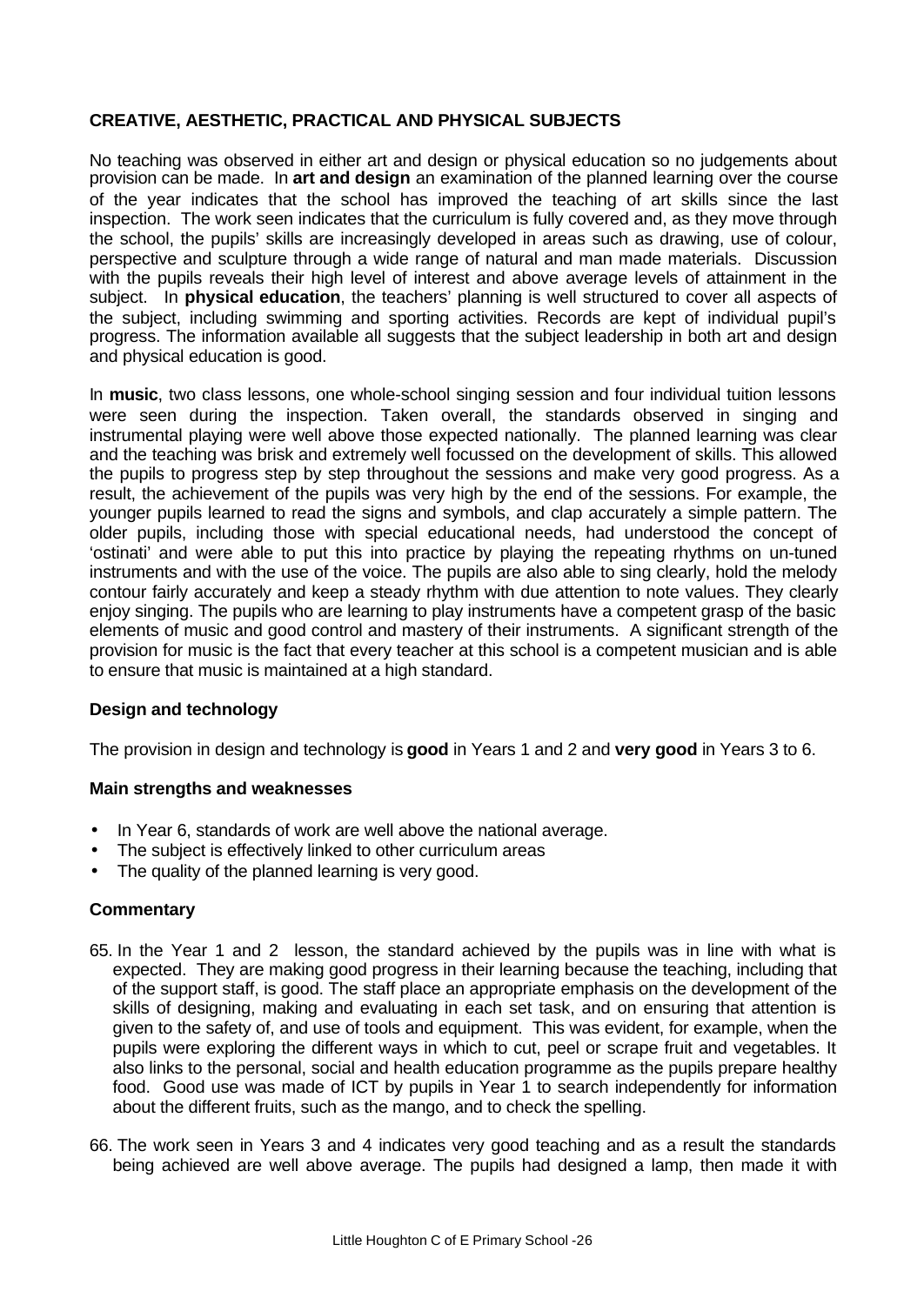extreme care and with much pride in their achievement. They had been very critical and applied high standards in their evaluation of the outcomes. Furthermore, the work clearly linked into science and showed that the pupils had not only understood how to make a lamp but applied their knowledge of a circuit to light up the lamp confidently and competently. In discussion, the pupils demonstrated a very keen interest in the subject. This very good work is carried through into Year 5 and 6, for example, in food technology. For instance, in designing and making the packaging for biscuits that they had produced, there were very good cross-curricular links with mathematics, and their evaluations were a good example of 'writing for a purpose'. Their current work on cams is also of a very high standard. The pupils have a very clear understanding of the purpose of a cam and know the difference between linear and rotating motion. This is because the teaching is imaginative and inspirational and the teacher very convincingly answers the pupils' questions. The co-ordinator provides excellent leadership in the subject through her own practice and knowledge of the subject.

## **PERSONAL, SOCIAL AND HEALTH EDUCATION AND CITIZENSHIP**

The provision for the pupils' personal, social and health education is **very good.**

## **Main strengths and weaknesses**

• The planned learning has a beneficial influence on the pupils' spiritual, moral and social education.

## **Commentary**

67. The school has a well developed programme of units of work that are carefully planned and coordinated within topics. Each class has a weekly session and during the inspection Year 1 and 2 pupils, for example, considered the notion of what is right and wrong based on a story they had heard. They were very confident in offering their own views and opinions, which showed a very good understanding of moral issues. Following an initial lesson with the teacher, the pupils in Years 5 and 6 had prepared questions to further their understanding about fair trading. They put these questions to a visitor to the school who is involved and experienced in this area of work. They listened carefully to what she had to say and were very interested and keen to ask further questions. In doing so, they were extending their knowledge to ensure that they had understood the issues.